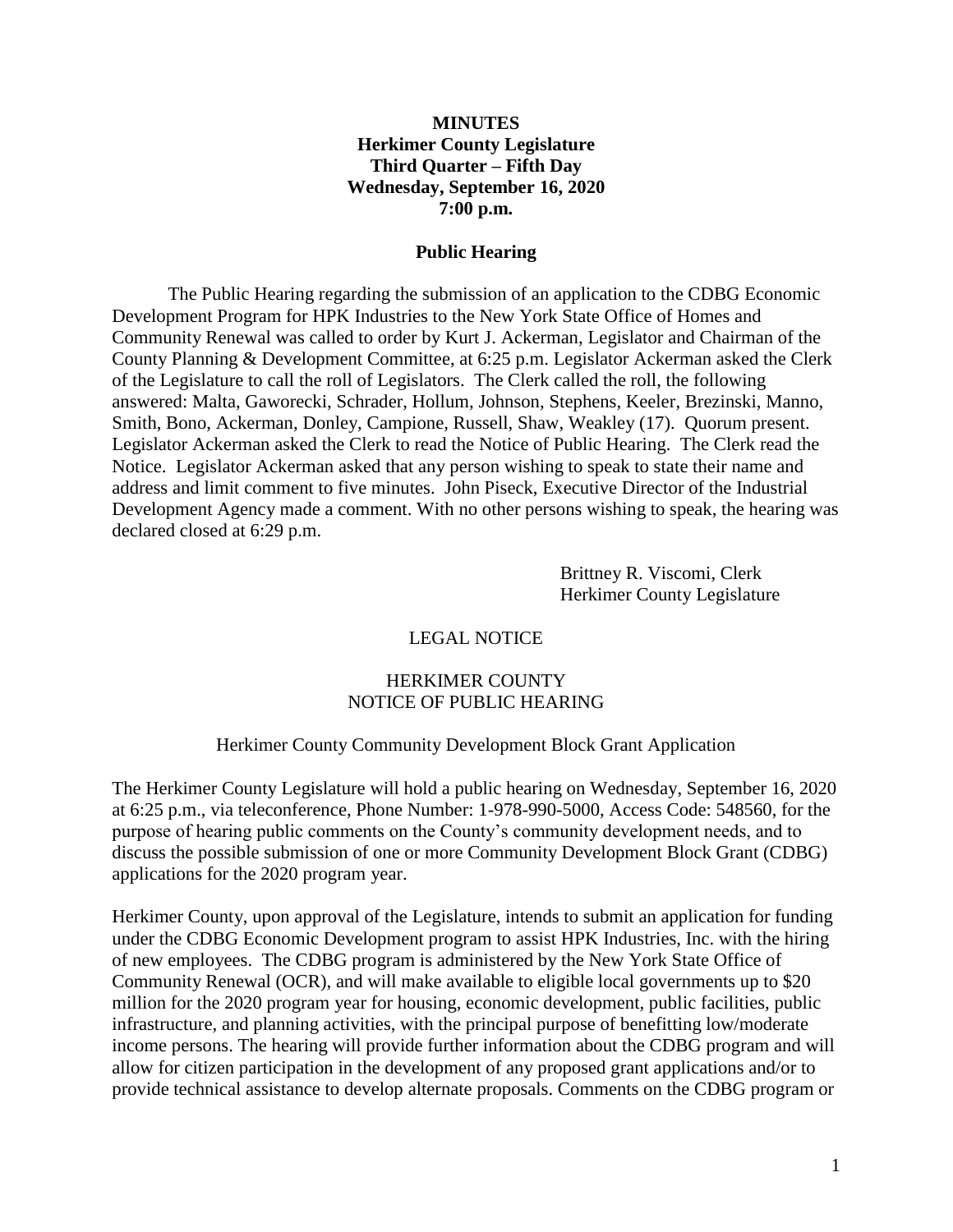proposed project(s) will be received at this time. The hearing is being conducted pursuant to Section 570.486, Subpart I of the CFR and in compliance with the requirements of the Housing and Community Development Act of 1974, as amended.

The Herkimer County Legislature is accessible to persons with disabilities. If special accommodations are needed for persons with disabilities, those with hearing impairments, or those in need of translation from English, those individuals should contact Brittney Viscomi, Clerk of the Legislature at 315-867-1108, at least one week in advance of the hearing date to allow for necessary arrangements. Written comments may also be submitted until September 16, 2020 to:

Brittney R. Viscomi, Clerk Herkimer County Legislature, 109 Mary Street, Suite 1310 Herkimer, New York 13350

Dated: September 7, 2020.

The Regular Session of the Herkimer County Legislature was called to order by Chairman Vincent J. Bono at 7:01 p.m.

This session was held via Zoom in connection with COVID-19.

Chairman Bono called on Legislator Russell to lead the Legislature in the Pledge of Allegiance.

Chairman Bono called for a moment of silence in recognition of all veterans, past and present.

Roll Call: Quorum present, the following answering the roll:

Present: Malta, Gaworecki, Schrader, Hollum, Johnson, Stephens, Keeler, Brezinski, Manno, Smith, Bono, Ackerman, Donley, Campione, Russell, Shaw, Weakley (17).

Absent: None.

Chairman Bono suspended the public comment period due to COVID-19 and stated that any interested individuals could submit comments by mail: 109 Mary Street, Suite 1310, Herkimer, NY 13350 or by email: hclegislature@herkimercounty.org.

Pursuant to Rule 8 of the Rules of the County Legislature, Chairman Bono asked if there were any objections or corrections to the minutes of August 12, 2020 and August 31, 2020. There were none, and the Chairman ordered them approved.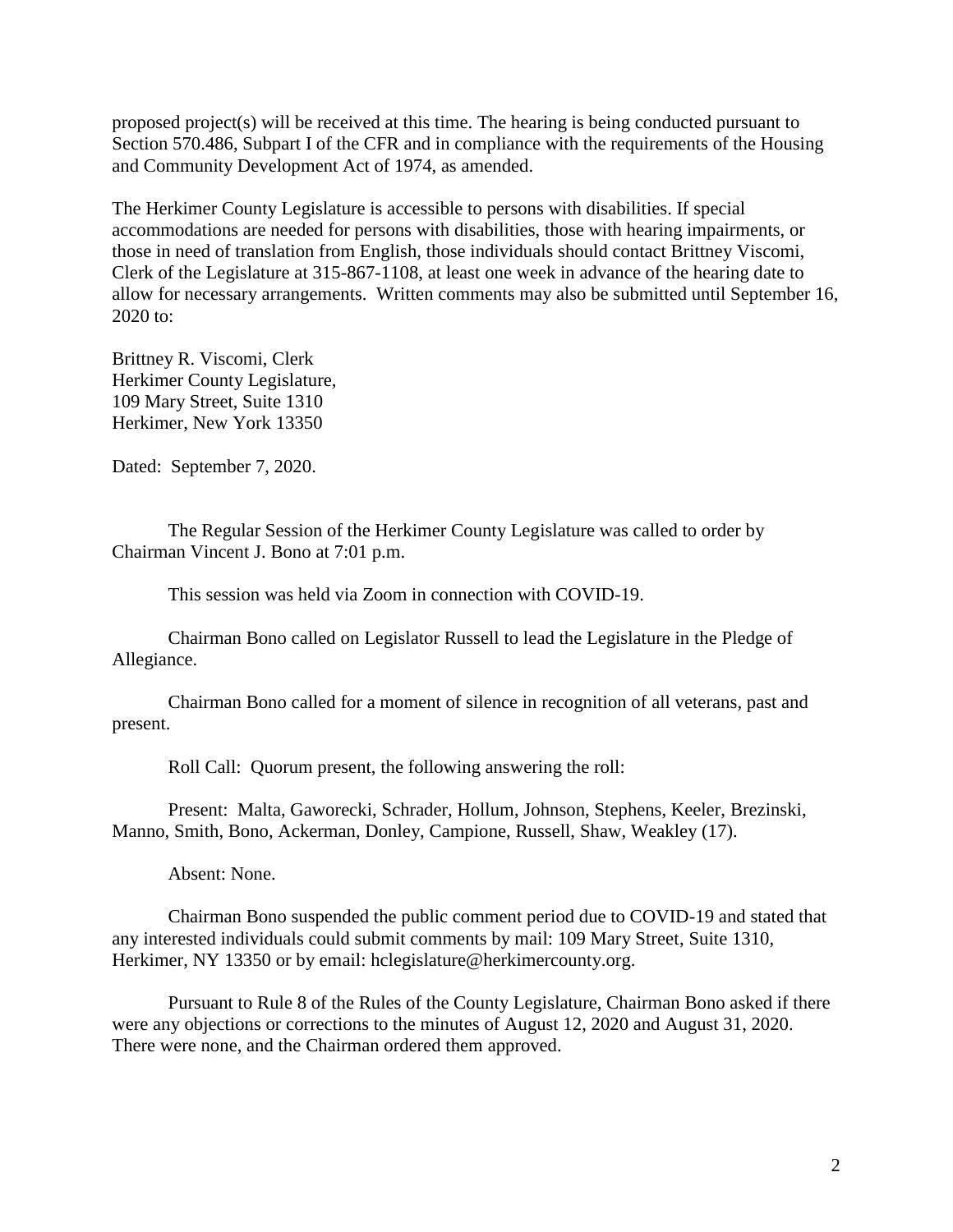Chairman Bono stated that the communications received by the Legislature and the committees to which they were referred were as listed on the agenda and asked if any member of the Legislature requested mention of any particular communication. Legislator Johnson requested No. 300 and 327 be read.

No. 297 – A communication was received from the Soil and Water Conservation District submitting notice of meeting. Filed.

No. 298 – A communication was received from the Soil and Water Conservation District submitting notice of meeting. Filed.

No. 299 – A communication was received from NYS Department of Taxation & Finance submitting notice of receipt of Resolution No. 208. Filed.

No. 300 – A communication was received from the County Attorney submitting summons and complaint. Filed.

No. 301 – A communication was received from Public Health requesting authorization of contracts for the provision of education/related services in Public Health. Referred to the Committee on Human Resources.

No. 302 – A communication was received from the Herkimer County Sheriff submitting monthly report for June 2020. Referred to the Committee on Public Safety & Emergency Management.

No. 303 – A communication was received from the Herkimer County Sheriff submitting monthly report for July 2020. Referred to the Committee on Public Safety & Emergency Management.

No. 304 – A communication was received from the Budget Officer/Purchasing Agent requesting to accept grant and amend budget for personal protective equipment and cleaning supplies in Public Health. Referred to the Committee on Human Resources and the Committee on Ways & Means.

No. 305 – A communication was received from the Budget Officer/Purchasing Agent requesting to accept grant and amend budget for the Immunization Action Plan in Public Health. Referred to the Committee on Human Resources and the Committee on Ways & Means.

No. 306 – A communication was received from the Budget Officer/Purchasing Agent requesting to amend budget and create project in connection with the System of Care Expansion and Sustainability Grant in Public Health. Referred to the Committee on Human Resources and the Committee on Ways & Means.

No. 307 – A communication was received from the Budget Officer/Purchasing Agent requesting to accept grant, authorize Chairman to e-sign, and create project in Emergency Services. Referred to the Committee on Public Safety & Emergency Management and the Committee on Ways & Means.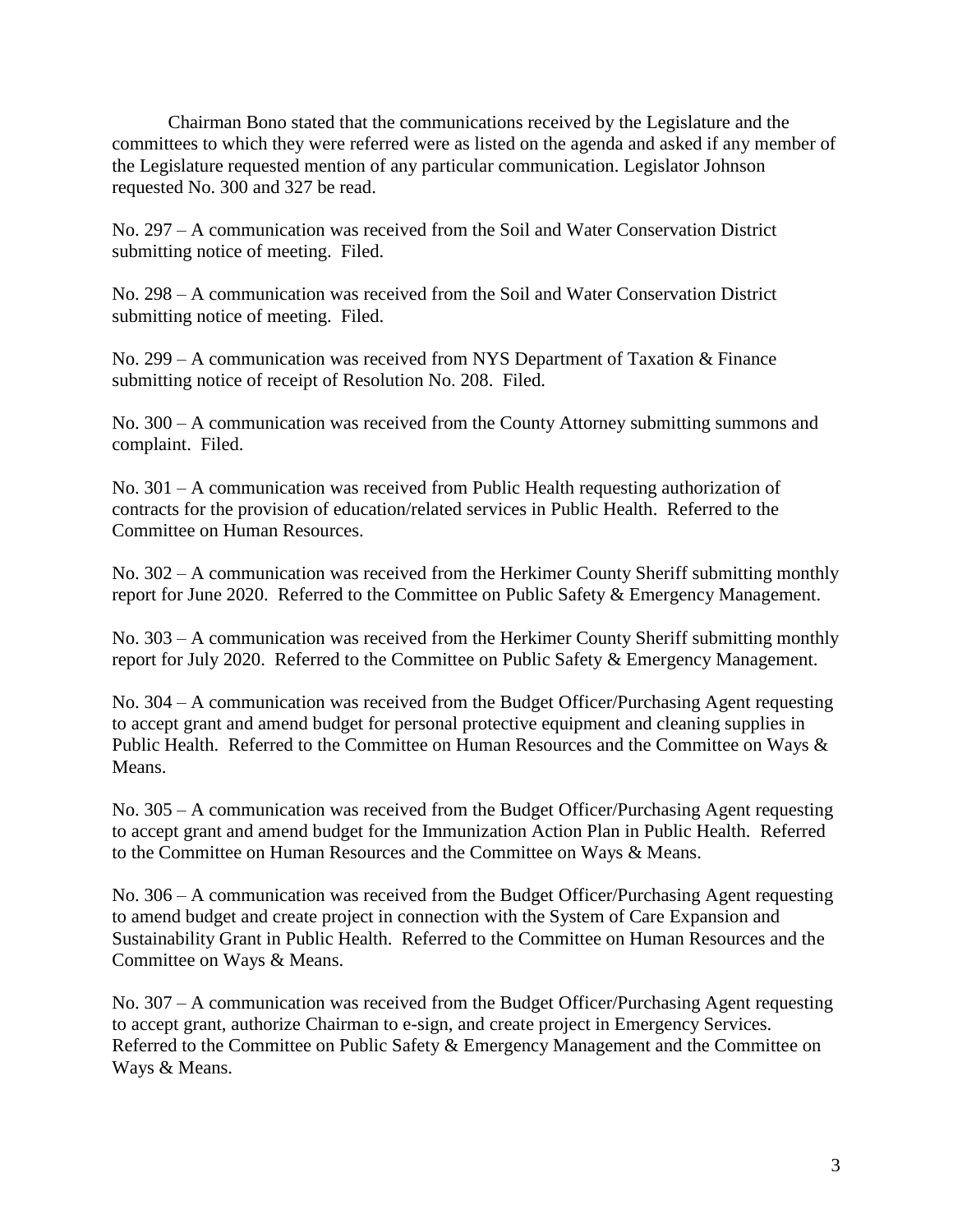No. 308 – A communication was received from the Budget Officer/Purchasing Agent requesting to accept fund relief payment and amend budget in Mental Health. Referred to the Committee on Human Resources and the Committee on Ways & Means.

No. 309 – A communication was received from the Budget Officer/Purchasing Agent requesting transfer of funds in DSS. Referred to the Committee on Ways & Means.

No. 310 – A communication was received from the County Treasurer requesting advance of funds within the COVID-1 project in Public Health. Referred to the Committee on Ways & Means.

No. 311 – A communication was received from the Budget Officer/Purchasing Agent requesting transfer for expenses claimed to the Childhood Lead Poisoning Prevention Program in Public Health. Referred to the Committee on Ways & Means.

No. 312 – A communication was received from the Budget Officer/Purchasing Agent requesting to amend budget and create project for detection, surveillance and prevention of COVID-19 in Public Health. Referred to the Committee on Human Resources and the Committee on Ways & Means.

No. 313 – A communication was received from the Budget Officer/Purchasing Agent requesting to accept grant, amend budget and create accounts for Cyber Security and Mitigation in Board of Elections. Referred to the Committee on Administration/Veterans' Affairs and the Committee on Ways & Means.

No. 314 – A communication was received from the Budget Officer/Purchasing Agent requesting transfer of funds in 2020 budget. Referred to the Committee on Ways & Means.

No. 315 – A communication was received from the STOP-DWI Coordinator requesting to approve STOP-DWI plan for 2021. Referred to the Committee on Public Safety & Emergency Management and the Committee on Ways & Means.

No. 316 – A communication was received from the Budget Officer/Purchasing Agent requesting extension of Builders Insurance Policy for the new Correctional Facility. Referred to the Committee on Public Safety & Emergency Management, the Committee on County Properties, and the Committee on Ways & Means.

No. 317 – A communication was received from the County Treasurer submitting copy of letter regarding publication of audit. Referred to the Committee on Ways & Means.

No. 318 – A communication was received from D'Arcangelo & Co., LLP submitting audit for year ending 2019. Referred to the Committee on Ways & Means.

No. 319 – A communication was received from the Director of Public Health submitting 2019 Annual Report. Referred to the Committee on Human Resources.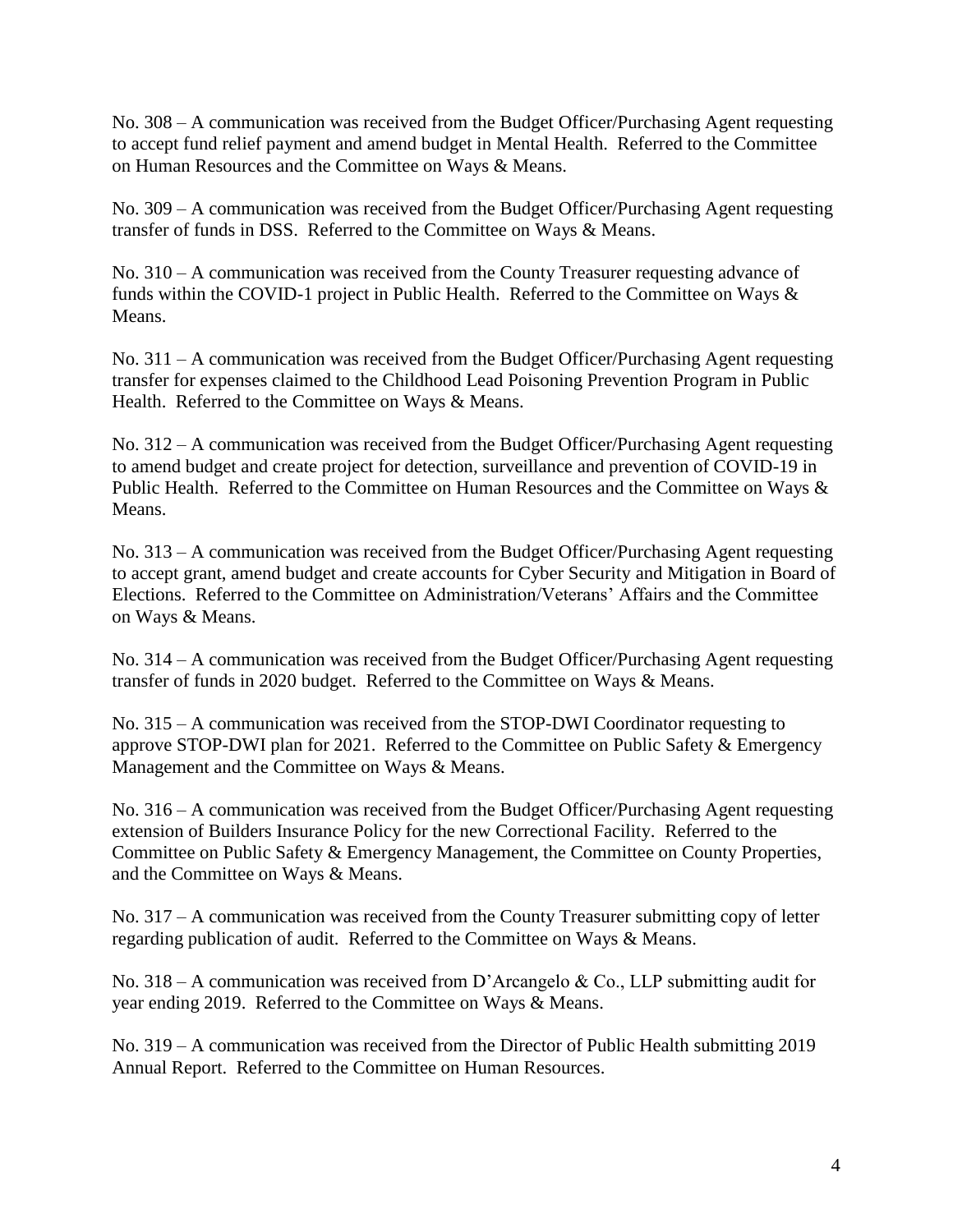No. 320 – A communication was received from the County Highway Superintendent requesting increase in appropriation for Project #405. Referred to the Committee on Highways.

No. 321 – A communication was received from the Sheriff requesting to approve contract with Business Electronics, Inc., in Sheriff's Department. Referred to the Committee on Public Safety & Emergency Management and the Committee on Ways & Means.

No. 322 – A communication was received from the Personnel Officer requesting part time employee in Board of Elections. Referred to the Committee on Administration/Veterans' Affairs and the Committee on Ways & Means.

No. 323 – A communication was received from the Director of Office for the Aging requesting to hold virtual Senior Picnic. Referred to the Committee on Human Resources and the Committee on Ways & Means.

No. 324 – A communication was received from the Commissioners of Elections submitting request to authorize election expenses. Referred to the Committee on Administration/Veterans' Affairs and the Committee on Ways & Means.

No. 325 – A communication was received from the County Highway Superintendent submitting letter concerning Farrell Road. Referred to the Committee on Highways.

No. 326 – A communication was received from County Highway Superintendent requesting resolution to accept land donation for Highway purposes. Referred to the Committee on Highways.

No. 327 – A communication was received from the County Attorney recommending settlement of claim. Referred to the Committee on Highways and the Committee on Ways & Means.

No. 328 – A communication was received from the Sheriff requesting payment of licenses and increase of service fee for Jail Physician. Referred to the Committee on Public Safety/Emergency Management and the Committee on Ways & Means.

No. 329 – A communication was received from the Senior Vice President of Administration and Finance, HCCC requesting approval of Resolution 19-27A for the purchase of Solar Energy Credits from Herkimer Solar, LLC. Referred to the Committee on County Properties and the Committee on Ways & Means.

Pursuant to Rule 6, Chairman Bono then proceeded with Reports of Standing Committees.

Legislator Russell: "I just want to say Friday begins our budget process and we are meeting in Room 242 in the new building and all Legislators are invited. Obviously we will need the Ways and Means Committee there to make sure everyone is on the same page."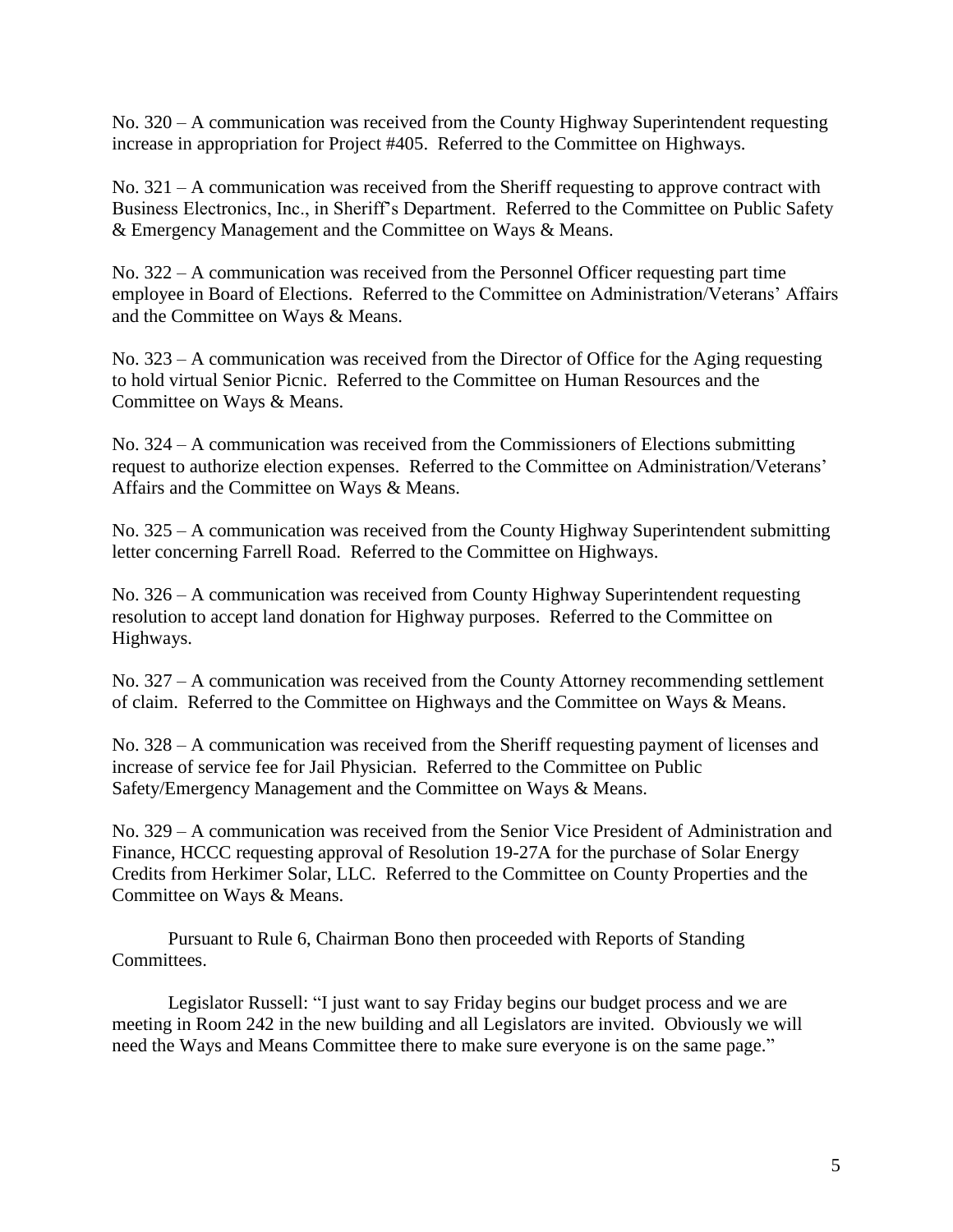The Chairman proceeded with Reports and Resolutions beginning with the consent agenda.

On motion of Mr. Ackerman, seconded by Mr. Gaworecki, Resolution No. 213 – Resolution No. 218 were handed up; voted on and adopted by voice vote:

| For: Ayes $(17)$ .<br>Against: None. | Absent: None. |
|--------------------------------------|---------------|
|--------------------------------------|---------------|

#### **Consent Agenda:**

| 213 | WAYS & MEANS: Authorizing transfer of funds in Dept. of Social Services |  |  |  |  |
|-----|-------------------------------------------------------------------------|--|--|--|--|
|-----|-------------------------------------------------------------------------|--|--|--|--|

- 214 WAYS & MEANS: Authorizing transfer of funds in the Public Health Dept.
- 215 WAYS & MEANS: Authorizing transfer of funds in the Public Health Dept.
- 216 PUB. SFTY./EMER. MGMT., WAYS & MEANS: Approving 2021 STOP-DWI Plan
- 217 HUMAN RES.: Approving Annual Report of Public Health
- 218 WAYS & MEANS: Setting date for Public Hearing on Intro. Local Law A for 2020

The Chairman continued with the Regular Agenda.

On motion of Mr. Russell, seconded by Mr. Stephens, Report and Resolution No. 219 sponsored by the Committee on Ways & Means authorizing transfer of funds was handed up; voted on and adopted by voice vote:

For: Ayes (17). Against: None. Absent: None.

On motion of Mr. Stephens, seconded by Mr. Johnson, Report and Resolution No. 220 sponsored by the Committee on County Properties and the Committee on Public Safety/Emergency Management and the Committee on Ways & Means authorizing Builders Risk Coverage for the Herkimer County Correctional Facility Project was handed up; voted on and adopted by voice vote:

For: Ayes (17). Against: None. Absent: None.

On motion of Mr. Smith, seconded by Mr. Brezinski, Report and Resolution No. 221 sponsored by the Committee on Highways reappointing County Highway Superintendent was handed up; voted on and adopted by voice vote:

| For: Ayes $(16)$ . | Against: Stephens (1). | Absent: None. |
|--------------------|------------------------|---------------|
|                    |                        |               |

On motion of Mr. Campione, seconded by Mr. Smith, Report and Resolution No. 222 sponsored by the Committee on Highways amending Resolution No. 186 of 2020 approving projects in the Highway Department was handed up; voted on and adopted by voice vote:

| For: Ayes $(17)$ . | Against: None. | Absent: None. |
|--------------------|----------------|---------------|
|--------------------|----------------|---------------|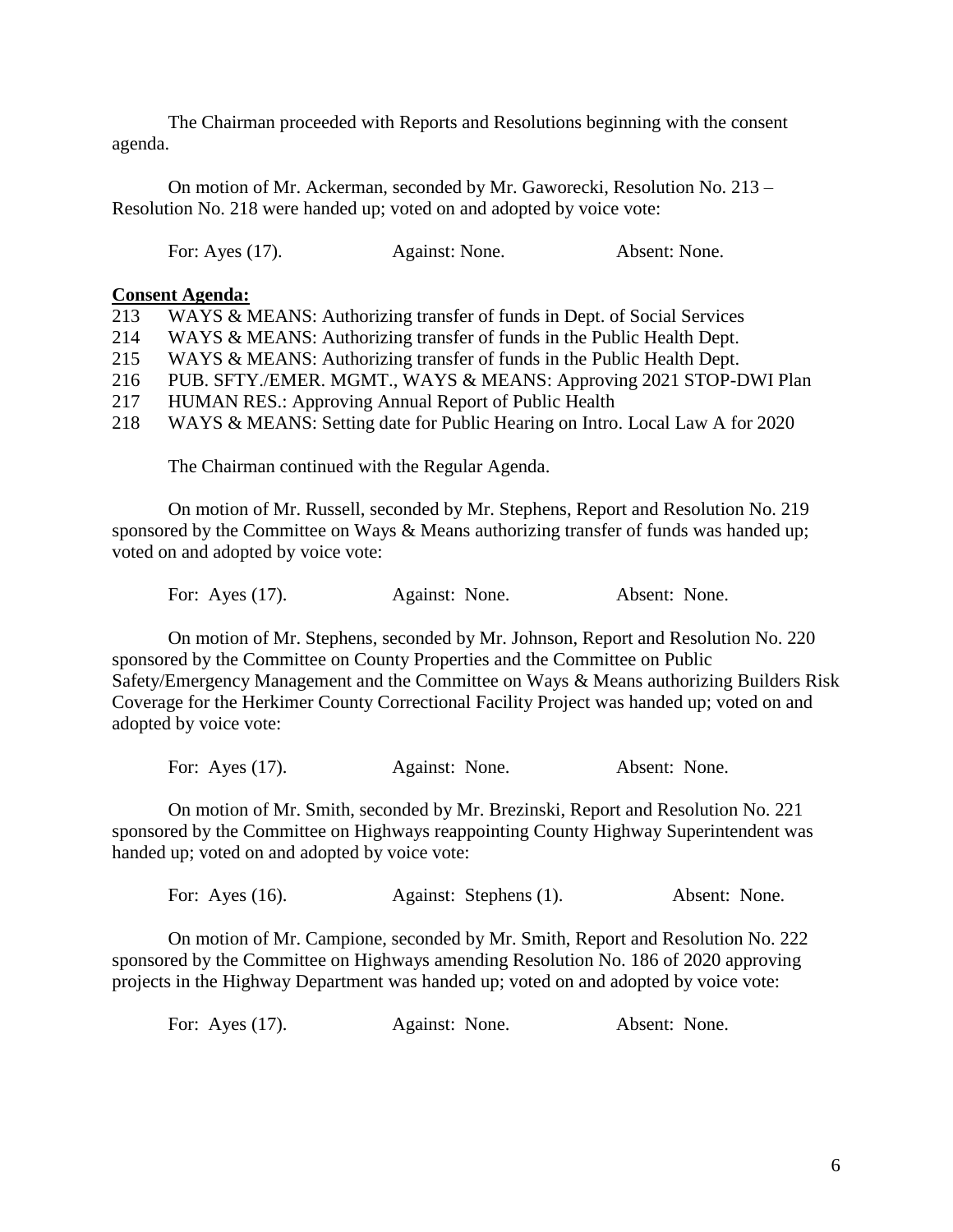On motion of Mr. Smith, seconded by Mr. Ackerman, Report and Resolution No. 223 sponsored by the Committee on Highways and the Committee on Ways & Means authorizing settlement agreement of claim was handed up; voted on and adopted by voice vote:

For: Ayes (17). Against: None. Absent: None.

On motion of Mr. Campione, seconded by Mr. Stephens, Report and Resolution No. 224 sponsored by the Committee on Highways authorizing acceptance of conveyance of land for Highway purposes was handed up; voted on and adopted by voice vote:

For: Ayes (17). Against: None. Absent: None.

On motion of Mr. Ackerman, seconded by Mr. Russell, Report and Resolution No. 225 sponsored by the Committee on Public Safety/Emergency Management and the Committee on Ways & Means authorizing renewal of licenses and increasing service fee for Jail Physician was handed up; voted on and adopted by voice vote:

For: Ayes (17). Against: None. Absent: None.

On motion of Mr. Hollum, seconded by Mr. Malta, Report and Resolution No. 226 sponsored by the Committee on Administration/Veterans' Affairs and the Committee on Ways & Means creating a part time position in Board of Elections was handed up; voted on and adopted by roll call vote:

For: Malta, Gaworecki, Schrader, Hollum, Johnson, Stephens, Keeler, Brezinski, Manno, Smith, Bono, Ackerman, Donley, Campione, Russell, Shaw, Weakley (17).

Against: None. Absent: None.

On motion of Mr. Hollum, seconded by Mr. Schrader, Report and Resolution No. 227 sponsored by the Committee on Administration/Veterans' Affairs and the Committee on Ways & Means accepting grant, authorizing Chairman to sign contract, establishing accounts and amending budget in Board of Elections was handed up; voted on and adopted by voice vote:

For: Ayes (17). Against: None. Absent: None.

On motion of Mr. Weakley, seconded by Mr. Stephens, Report and Resolution No. 228 sponsored by the Committee on County Properties and the Committee on Ways & Means awarding bid for snow plowing contract for the new correctional facility was handed up; voted on and adopted by voice vote:

For: Ayes (15). Against: Schrader, Johnson (2). Absent: None.

On motion of Mr. Stephens, seconded by Mr. Ackerman, Report and Resolution No. 229 sponsored by the Committee on Public Safety/Emergency Management and the Committee on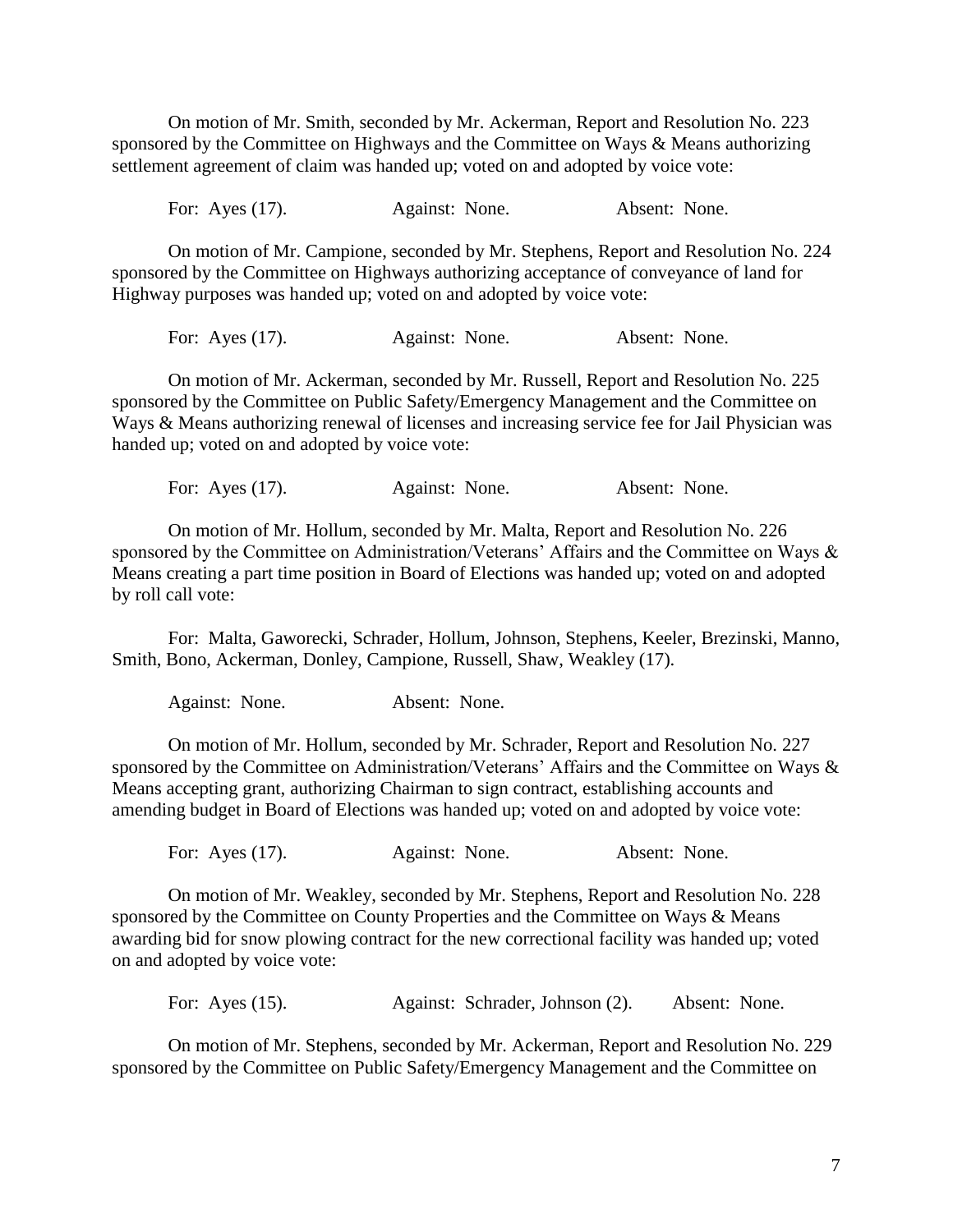Ways & Means authorizing service maintenance agreement for voice recorder located at the Herkimer County Correctional Facility was handed up; voted on and adopted by voice vote:

For: Ayes (17). Against: None. Absent: None.

On motion of Mr. Shaw, seconded by Mr. Johnson, Report and Resolution No. 230 sponsored by the Committee on Human Resources and the Committee on Ways & Means accepting relief fund payment and amending budget in Mental Health was handed up; voted on and adopted by voice vote:

For: Ayes (17). Against: None. Absent: None.

On motion of Mr. Stephens, seconded by Mr. Campione, Report and Resolution No. 231 sponsored by the Committee on Public Safety/Emergency Management and the Committee on Ways & Means accepting grant funding, authorizing e-signature, creating project, and amending 2020 budget in Emergency Services was handed up; voted on and adopted by voice vote:

For: Ayes (17). Against: None. Absent: None.

On motion of Mr. Schrader, seconded by Mr. Gaworecki, Report and Resolution No. 232 sponsored by the Committee on Human Resources and the Committee on Ways & Means accepting grant, creating account, and amending budget in the Public Health Department was handed up; voted on and adopted by voice vote:

For: Ayes (17). Against: None. Absent: None.

On motion of Mr. Smith, seconded by Mr. Johnson, Report and Resolution No. 233 sponsored by the Committee on Human Resources and the Committee on Ways & Means amending budget for additional funding for the Immunization Action Plan in the Public Health Department was handed up; voted on and adopted by voice vote:

For: Ayes (17). Against: None. Absent: None.

On motion of Mr. Schrader, seconded by Mr. Shaw, Report and Resolution No. 234 sponsored by the Committee on Human Resources and the Committee on Ways & Means accepting grant funding, authorizing signatures, creating accounts, creating project number, and amending the budget in the Public Health Department was handed up; voted on and adopted by voice vote:

For: Ayes (17). Against: None. Absent: None.

On motion of Mr. Stephens, seconded by Mr. Johnson, Report and Resolution No. 235 sponsored by the Committee on Human Resources and the Committee on Ways & Means accepting funding, amending budget and creating project in connection with COVID-19 was handed up; voted on and adopted by voice vote: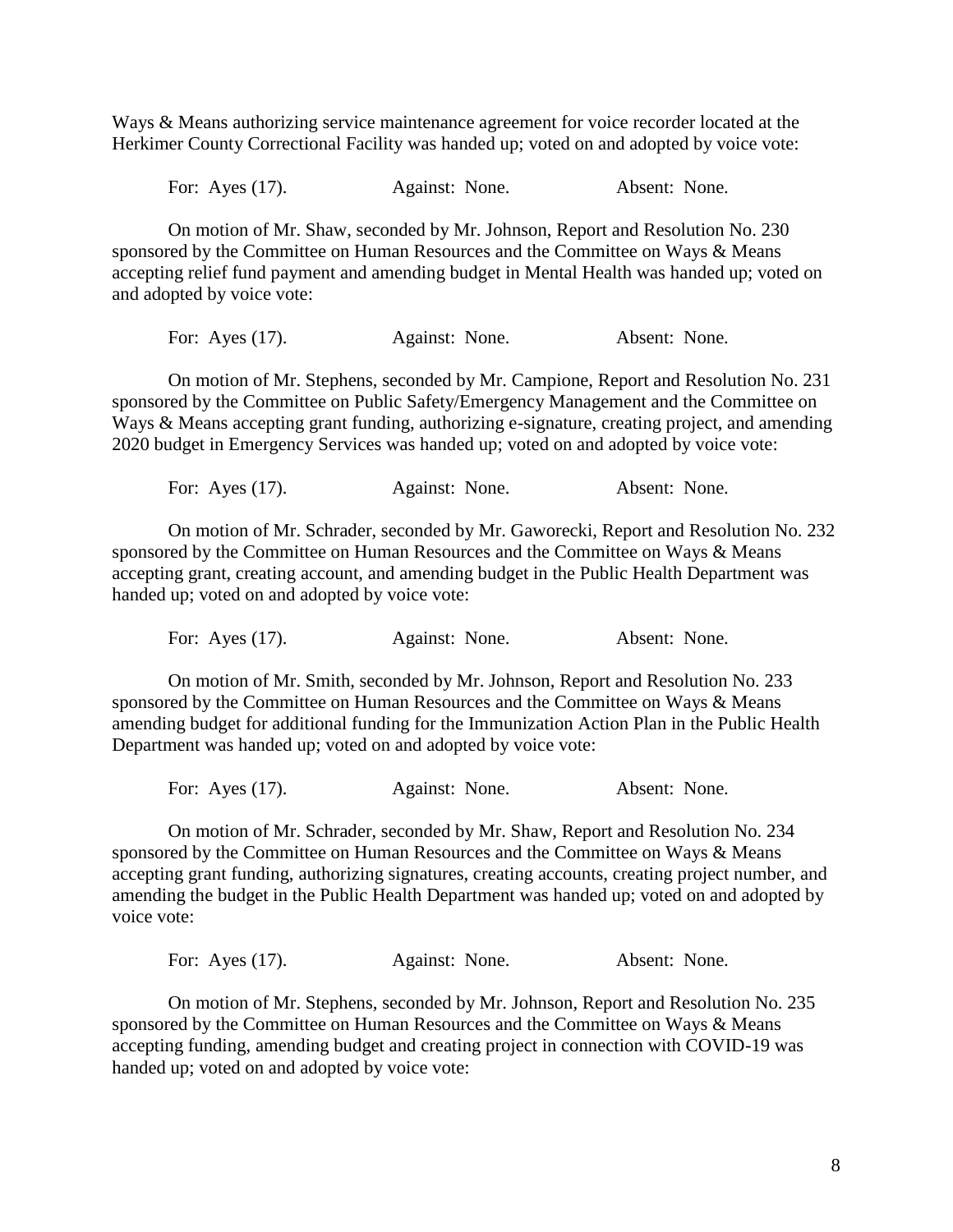For: Ayes (17). Against: None. Absent: None.

On motion of Mr. Smith, seconded by Mr. Keeler, Report and Resolution No. 236 sponsored by the Committee on County Planning and Development and the Committee on Ways & Means authorizing submission of a grant application to the New York State Office of Community Renewal for the HPK industries Project was handed up; voted on and adopted by voice vote:

For: Ayes (17). Against: None. Absent: None.

On motion of Mr. Keeler, seconded by Mr. Johnson, Report and Resolution No. 237 sponsored by the Committee on County Properties and the Committee on Ways & Means approving agreements between Herkimer County and Herkimer County Community College with Herkimer Solar, LLC for the purchase of Solar Energy Credits was handed up; voted on and adopted by voice vote:

For: Ayes (17). Against: None. Absent: None.

Chairman Bono stated that pursuant to Rule 6(12) they would proceed with comments by legislators.

Legislator Schrader: "I want to let everyone know that we are going to give away sixty pounds of product; twenty pounds of dairy, twenty pounds of meat, twenty pounds of produce on Friday the  $18<sup>th</sup>$  beginning at 11:00 at the College. Each person will get sixty pounds total. Everyone is welcome. Kathy Fox will also be up there handing out coupons for the produce stamps, she has about 100 left. Get there early, this will most likely be the last one before snow falls."

Legislator Russell: "Mr. Chairman, I have a concern in regards to what the State might do to us in regards to the percentages they give to us in various departments. I'm wondering if Mr. Wallace could tell us what is going on at this point. Obviously that will just be a snap shot of right now but I think it is important for people to hear."

Jim Wallace: "This is a real serious issue. It is probably the toughest thing that Sheri and I and the rest of the Counties are trying to work with what's going to happen. The State is projecting about a \$14.5 billion dollar deficit. They started the year with about a \$7 billion dollar deficit. They are making projections out of \$64 billion over the next four years. That is something I am having a very difficult time trying to understand. Everyone is talking about vaccines and new treatments, there is a ton of money on the sidelines and hopefully that would get us going. What we know as of now is we are not getting any money, possibly we will be getting 80% of what we budgeted. If you look at our big departments, DSS, Public Health, Probation, 911, we are looking at probably a \$2 million dollar cut for us this year if it stays at the 20%, which is a big number for us. The issue right now is the State just doesn't have the money to release any of those funds. They are still counting on money coming from the federal government. I know the President has been talking with both Houses, I don't see a huge bailout for Illinois, California, New York, and New Jersey to be honest with you. I think you will see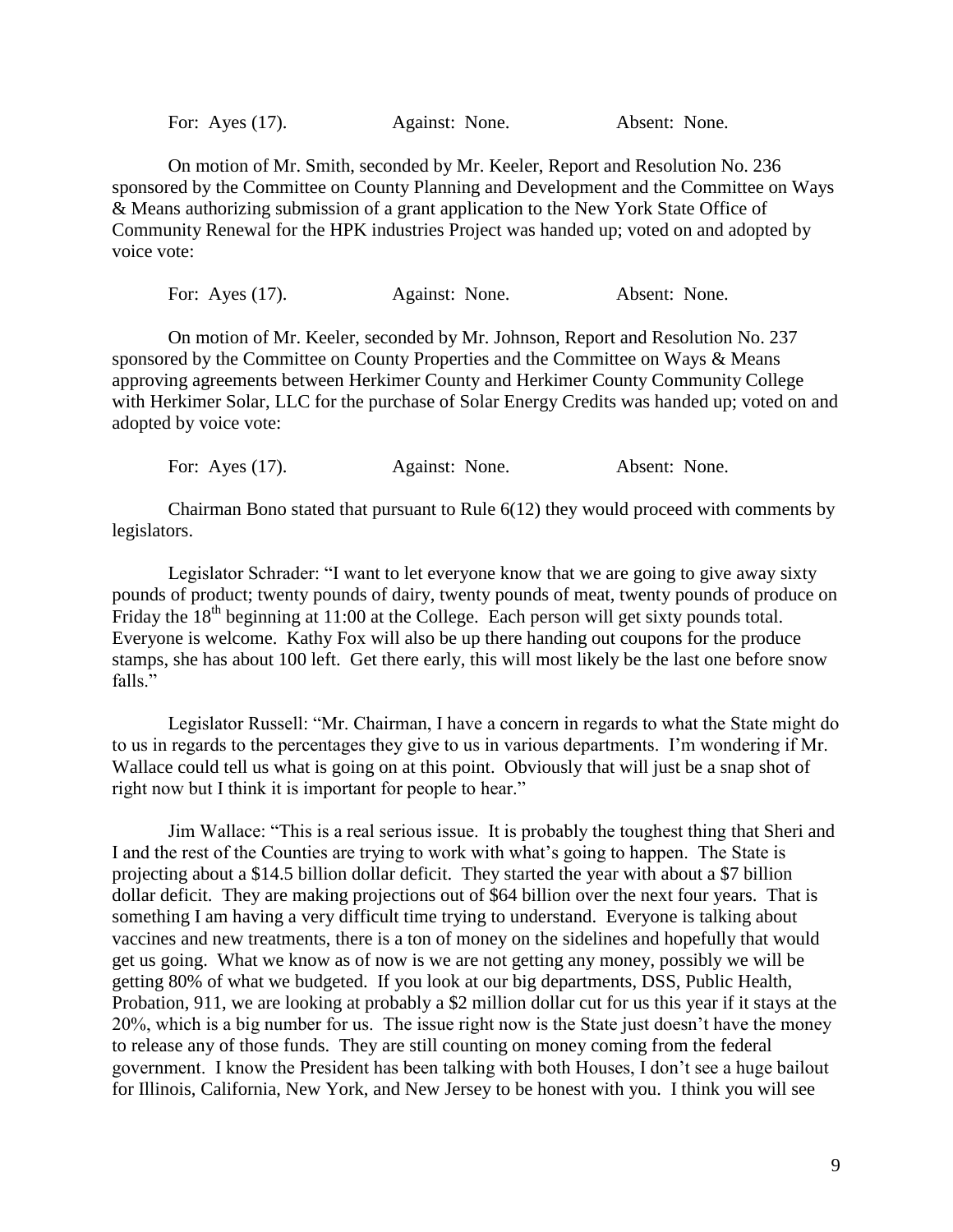money for schools, hospitals, and COVID related expenses for governments but I don't think you'll see money to bail out the four states that are really having trouble. You have four states versus the other forty-six and everybody knows that we have spent trillions of dollars already. All we're doing is making our kids and grandkids, etcetera pay those bills down the road. It is probably the biggest deficit already that we have had since the 1940s, it might now be a little bit more. I just don't see the federal government bailing out all the states, I really don't. So I think we're going to take a haircut, pardon the pun, for at least 20%. Any questions, I'd be happy to answer."

Legislator Ackerman: "With that being said, the mandates that are put on us by the State, can we draw back on them to save some of that or is it going to be a percentage still?"

Jim Wallace: "Kurt that is a great question. In their budget plan, the State's budget plan, on page 34, it talks about certain social services programs that won't be cut. NYSAC and the Counties have been asking for a month what that means. We can't get a simple answer on home relief, safety net, the TANF stuff. We can't get an answer on that, the stuff that we are mandated to do. There is a line in there saying they won't cut us but they won't define what those programs are. So my belief is we are going to have to pay for those programs. My biggest problem is the safety net. Most of the country has sixty months and you're off the program. New York is one of the only ones in the country if you're on the sixty months and kicked off the federal, that was signed by President Clinton back in the 90s and then we continued it. That used to be a 50/50 program. A couple of years ago they went to 71% county, your taxpayers, and 29% state. Tim got a small check the other day for \$28,000-\$30,000; they actually cut the 29% by 20%. So not only are they making us do it but they are also asking us to pick up that extra 20%. Really that was a surprise to us. We thought programs like that that they mandated wouldn't be seeing those cuts."

Legislator Johnson: "Just to jump on Mr. Schrader's thing, this Friday with handing out the milk and stuff, maybe the Board of Elections could get some flyers since they're struggling to find poll workers that they could handout up there."

Legislator Schrader: "I have talked to Kim Tranter, they are printing up some flyers to get people interested in being poll workers. I heard today that they were up in Pat's district in Old Forge trying to get some poll workers. They are going to be there Friday also so if you're interested in getting a job, it is decent money for the hours you will be putting in."

Legislator Hollum: "If you know anybody, it doesn't matter what political party, anyone can work it. Right now it is \$175 for the day. They are trying to get every poll site open and they will need workers to do it."

Legislator Russell: "Town of Webb I think most of you know has seen a couple of tragedies over the last few weeks, I just want to give credit to 911 for the tremendous job that they did getting people into place and making sure that they were on top of everything. There was a lot of traffic going back and forth and they were just amazing. Thank you 911."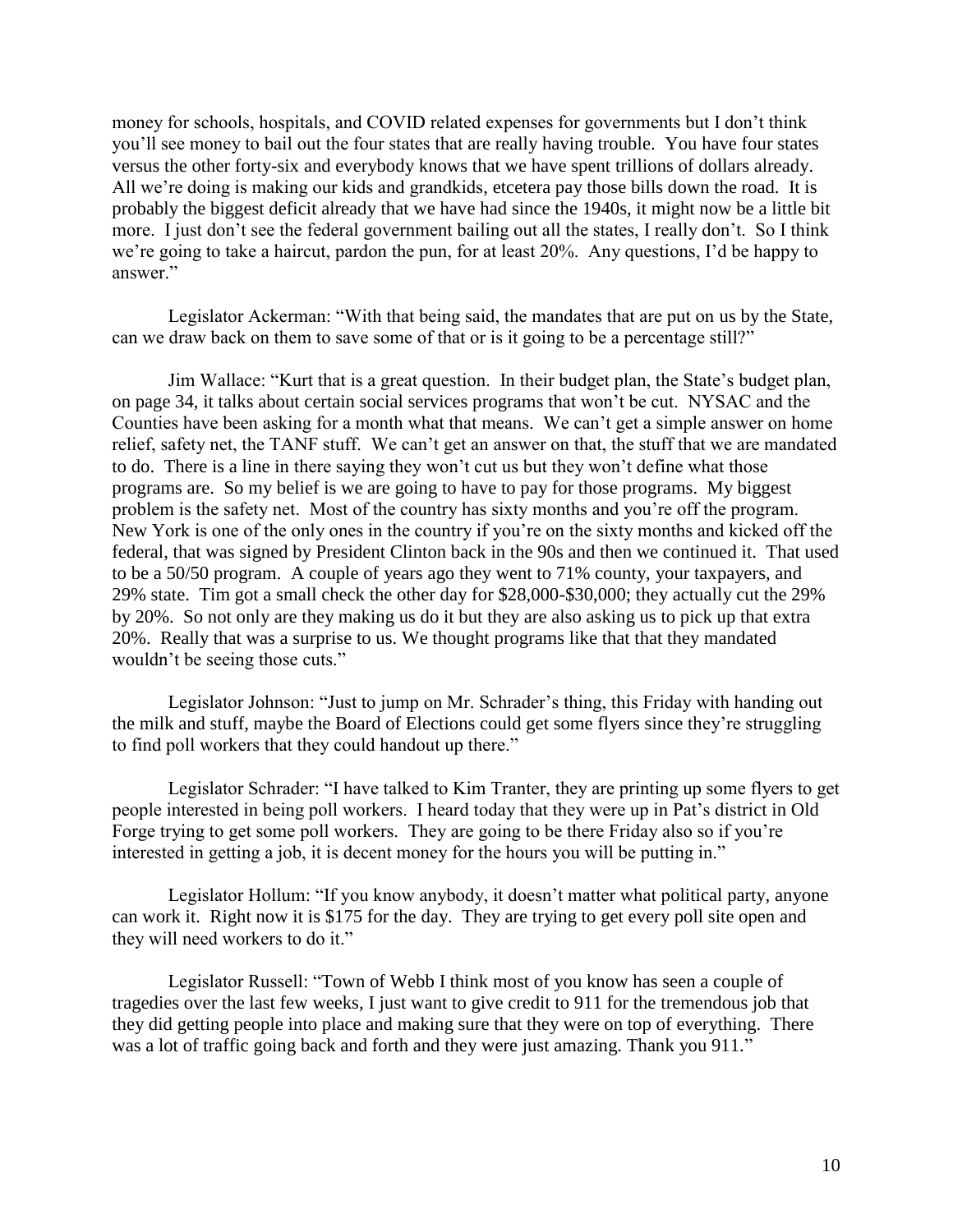Chairman Bono: "COVID-19 continues, Jim and I are on the daily calls, issues come up. You have obviously heard about the outbreak in Oneonta. There were some concerns there and how many students we might have. We only had a couple; one stayed there and one came back, so it didn't really affect us. Our numbers look stable; we keep tabs of our dashboard every day. I think we are down to 11 active cases today. For lack of a better word, that is a very reasonable number. Certainly the schools are going to give us a good indicator. Some of the schools are 50% so it is going to be interesting to see if there is any type of an outbreak or a cluster that develops there. Public Health and our team, the Sheriff, Emergency Services, Jim Wallace, Steve Billings as far as the employees go, Tim Seymour are on the team. We discuss this once a week here. As things develop, we tackle the issue. Outside of that, I just wanted to say one other thing. I don't know if you read the obituaries last week, Ken Dodge who was a former Supervisor on the Board of Supervisors here, longtime friend of ours in Schuyler, Supervisor for many years in the Town of Schuyler passed away about a week and a half ago. So we send our condolences and prayers to his family. We will have a resolution coming forward on that. Ken was in public service I believe at least 47 years. Very dedicated individual, I called him Mr. Schuyler and I think that name is going to stick with him. Talking with people at the wake, they agreed. He always had the community at heart. He was involved in a lot of things, not just politics, good soul and we're going to miss him."

At 7:25 p.m. on motion of Mr. Manno, seconded by Mr. Stephens, the Legislature adjourned to Wednesday, October 7, 2020 at 2:00 p.m., with a Public Hearing on Introductory Local Law A of 2020 at 1:15 p.m.

Brittney R. Viscomi, Clerk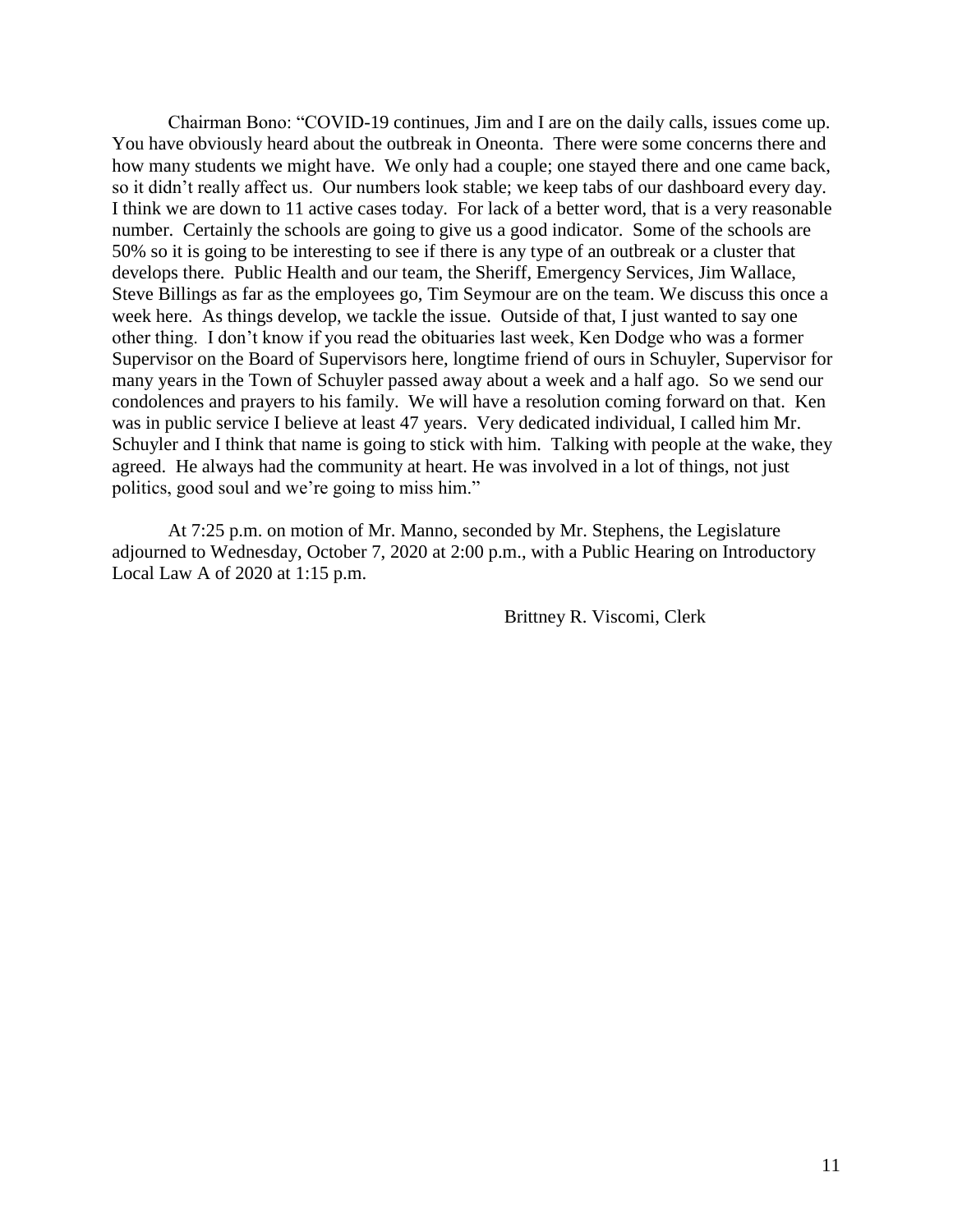

## **REPORT AND RESOLUTION AUTHORIZING TRANSFER OF FUNDS IN DEPARTMENT OF SOCIAL SERVICES**

## **Sponsored by: Committee on Ways & Means**

WHEREAS, your Committee on Ways and Means, to which was referred a communication from Sheri A. Ferdula, Budget Officer/Purchasing Agent, dated August 25, 2020, submitting a request for a transfer of funds, reports that we have examined said communication, inquired into the subject matter thereof, and recommend that said transfers be made and offer the following Resolution:

RESOLVED, that the Herkimer County Treasurer be, and she hereby is, authorized and directed to transfer the following sum from and to the following accounts in the 2020 Budget:

| \$75,000 | From: A6109.40000, Family Assistance, Contractual |
|----------|---------------------------------------------------|
|          | A6123.40000, Juvenile Delinquent, Contractual     |

and, be it further

RESOLVED, that certified copies of this Resolution be forwarded to the Herkimer County Treasurer, Auditor, Budget Officer, and Commissioner of Social Services.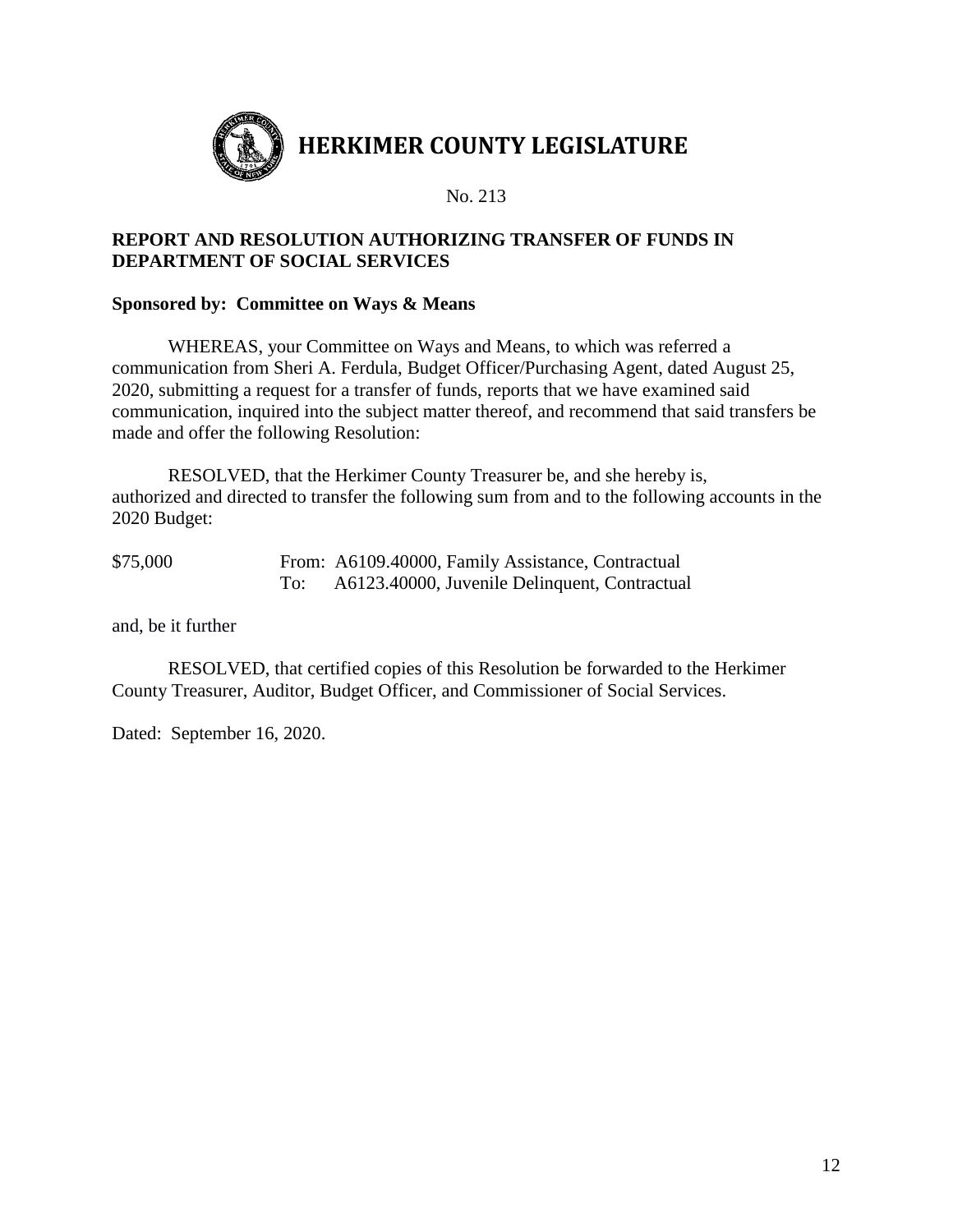

# **REPORT AND RESOLUTION AUTHORIZING TRANSFER OF FUNDS IN THE PUBLIC HEALTH DEPARTMENT**

## **Sponsored by: Committee on Ways & Means**

WHEREAS, your Committee on Ways and Means, to which was referred a communication from Sheri A. Ferdula, Budget Officer/Purchasing Agent, dated July 13, 2020, submitting a request for a transfer of funds within the COVID-1 project in order to accurately reflect the submitted budget, reports that we have examined said communication, inquired into the subject matter thereof, and recommend that said transfers be made and offer the following Resolution:

RESOLVED, that the Herkimer County Treasurer be, and she hereby is, authorized and directed to transfer the following sum from and to the following accounts in the 2020 Budget:

| \$3,392 | To: | From: A4188.10000-001, Bioterrorism, Salaries, COVID-1<br>A4188.10000-002, Bioterrorism, Overtime, COVID-1 |
|---------|-----|------------------------------------------------------------------------------------------------------------|
| \$5,952 | To: | From: A4188.41000, Bioterrorism, Supplies, COVID-1<br>A4188.10000-002, Bioterrorism, Overtime, COVID-1     |
| \$627   | To: | From: A4188.86000, Bioterrorism, Health Insurance, COVID-1<br>A4188.46100, Bioterrorism, Mileage, COVID-1  |

and, be it further

RESOLVED, that certified copies of this Resolution be forwarded to the Herkimer County Treasurer, Auditor, Budget Officer, and Director of Public Health.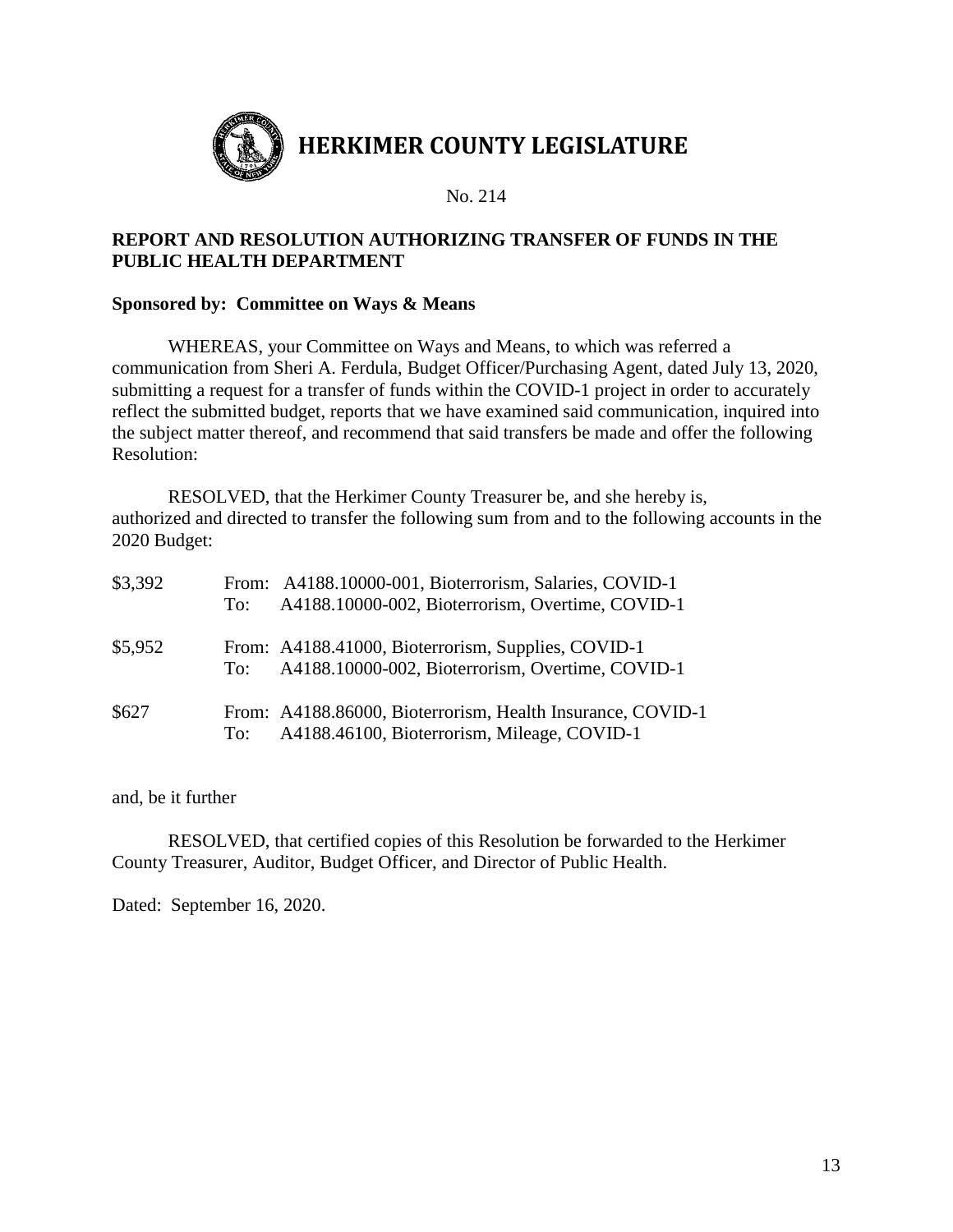

# **REPORT AND RESOLUTION AUTHORIZING TRANSFER OF FUNDS IN THE PUBLIC HEALTH DEPARTMENT**

## **Sponsored by: Committee on Ways & Means**

WHEREAS, your Committee on Ways and Means, to which was referred a communication from Sheri A. Ferdula, Budget Officer/Purchasing Agent, dated July 13, 2020, submitting a request for a transfer of funds to properly account for expenses being claimed to the Childhood Lead Poisoning Prevention Program, reports that we have examined said communication, inquired into the subject matter thereof, and recommend that said transfers be made and offer the following Resolution:

RESOLVED, that the Herkimer County Treasurer be, and she hereby is, authorized and directed to transfer the following sum from and to the following accounts in the 2020 Budget:

| \$3,134 | To: | From: A4189L.10000-001, Lead Prev., Salaries<br>A4189L.86000, Lead Prev., Health Insurance      |
|---------|-----|-------------------------------------------------------------------------------------------------|
| \$6,780 | To: | From: A4189L.10000-001, Lead Prev., Salaries<br>A4189L.46000, Lead Prev., Miscellaneous Expense |

and, be it further

RESOLVED, that certified copies of this Resolution be forwarded to the Herkimer County Treasurer, Auditor, Budget Officer, and Director of Public Health.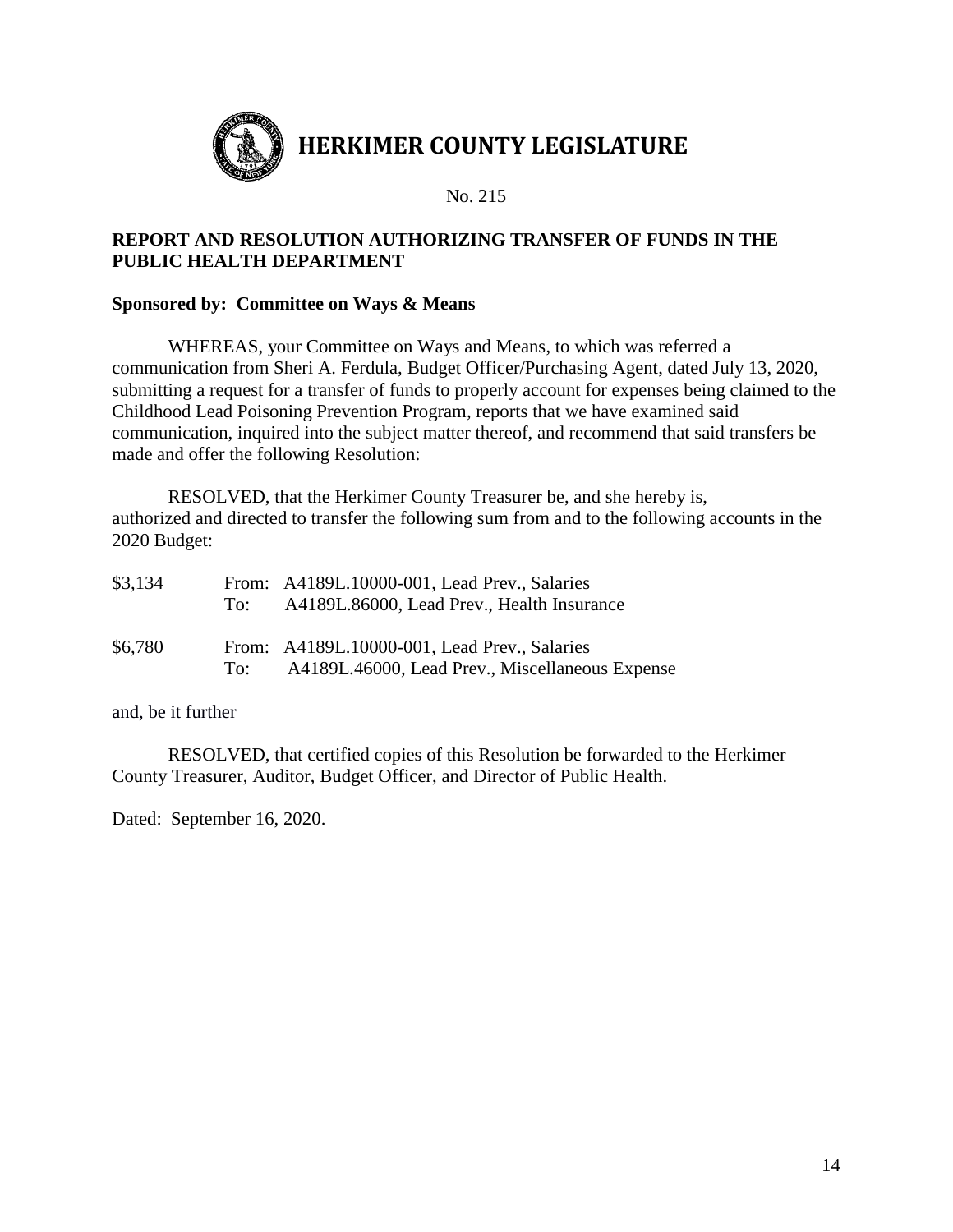

# **REPORT AND RESOLUTION APPROVING 2021 STOP-DWI PLAN**

## **Sponsored by: Committee on Public Safety/Emergency Management Committee on Ways and Means**

WHEREAS, the New York State Legislature, by Chapter 913 of the Laws of 1981, established a Special Traffic Options Program for Driving While Intoxicated; and

WHEREAS, the said Law provides for the establishment of such a program by the counties of the State of New York; and

WHEREAS, the Herkimer County Legislature authorized by Resolution No. 270 for the year 1981, participation by the County of Herkimer in the STOP-DWI Program; and

WHEREAS, by letter dated August 24, 2020, Michael L. Edwards, STOP-DWI Coordinator, has submitted the STOP-DWI Plan for the year 2021 for approval by this Legislature; now, therefore, be it

## RESOLVED:

1. That the Herkimer County Legislature hereby approves the STOP-DWI Plan for 2021;

2. That the funds accrued in the year 2020 and prior thereto be expended for the continuance of the STOP-DWI Program;

3. That the STOP-DWI Coordinator and Advisory Board submit timely reports regarding revenue obtained and expended within limits previously approved, to the appropriate committees of the County Legislature;

4. That the previous resolutions regarding the STOP-DWI Program be continued as resolved;

5. That certified copies of this Resolution be forwarded to the County Treasurer, Auditor, Budget Officer, STOP-DWI Coordinator, and the New York State Department of Motor Vehicles.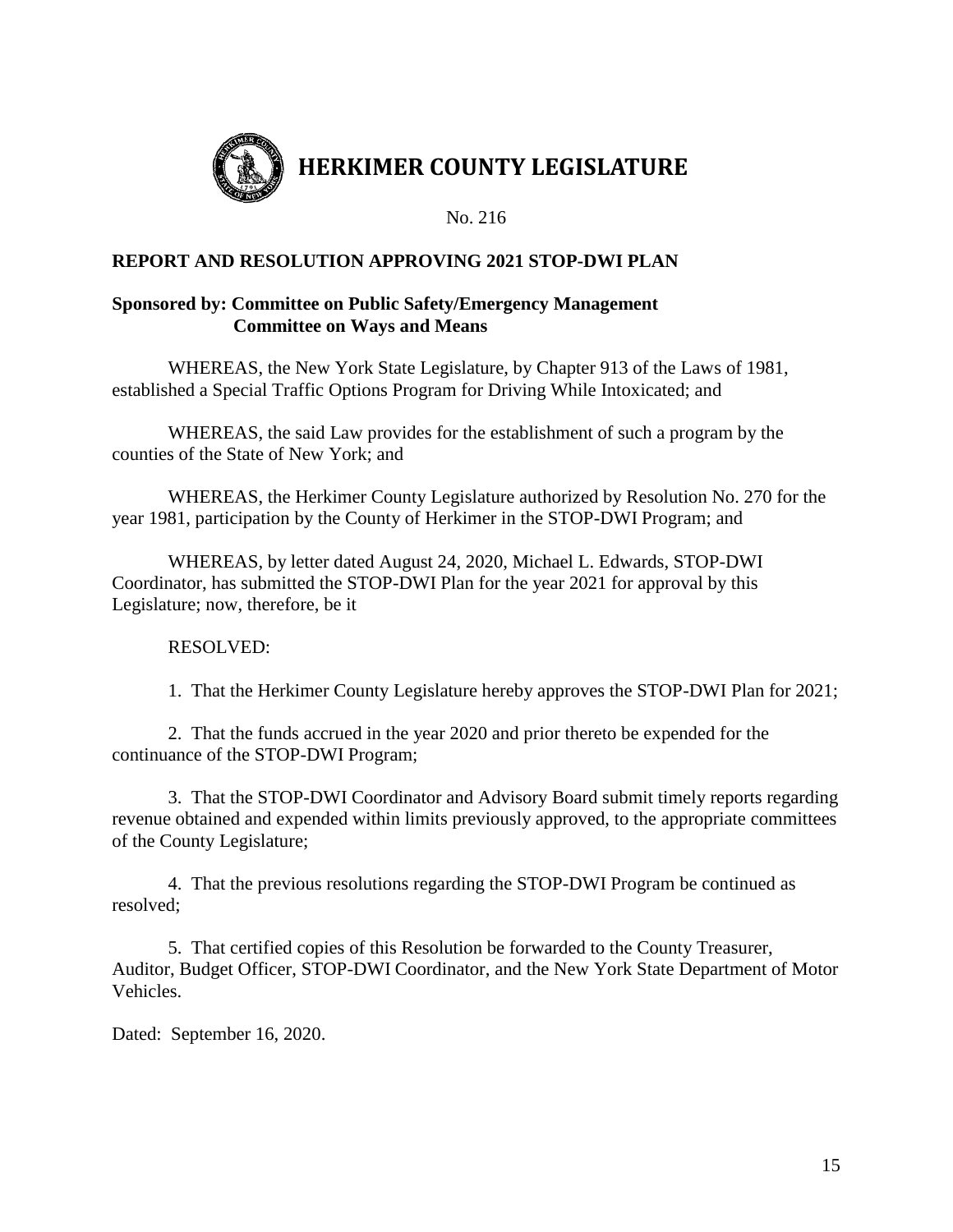

## **REPORT AND RESOLUTION APPROVING ANNUAL REPORT OF PUBLIC HEALTH NURSING SERVICE**

## **Sponsored by: Committee on Human Resources**

WHEREAS, your Committee on Human Resources, to which was referred the Annual Report of the Herkimer County Public Health Nursing Service, respectfully reports that we have examined the same, recommend the adoption of said report, and offer the following Resolution:

RESOLVED, that the 2019 Annual Report of the Public Health Nursing Service be adopted and placed on file with the Herkimer County Legislature for the year 2019.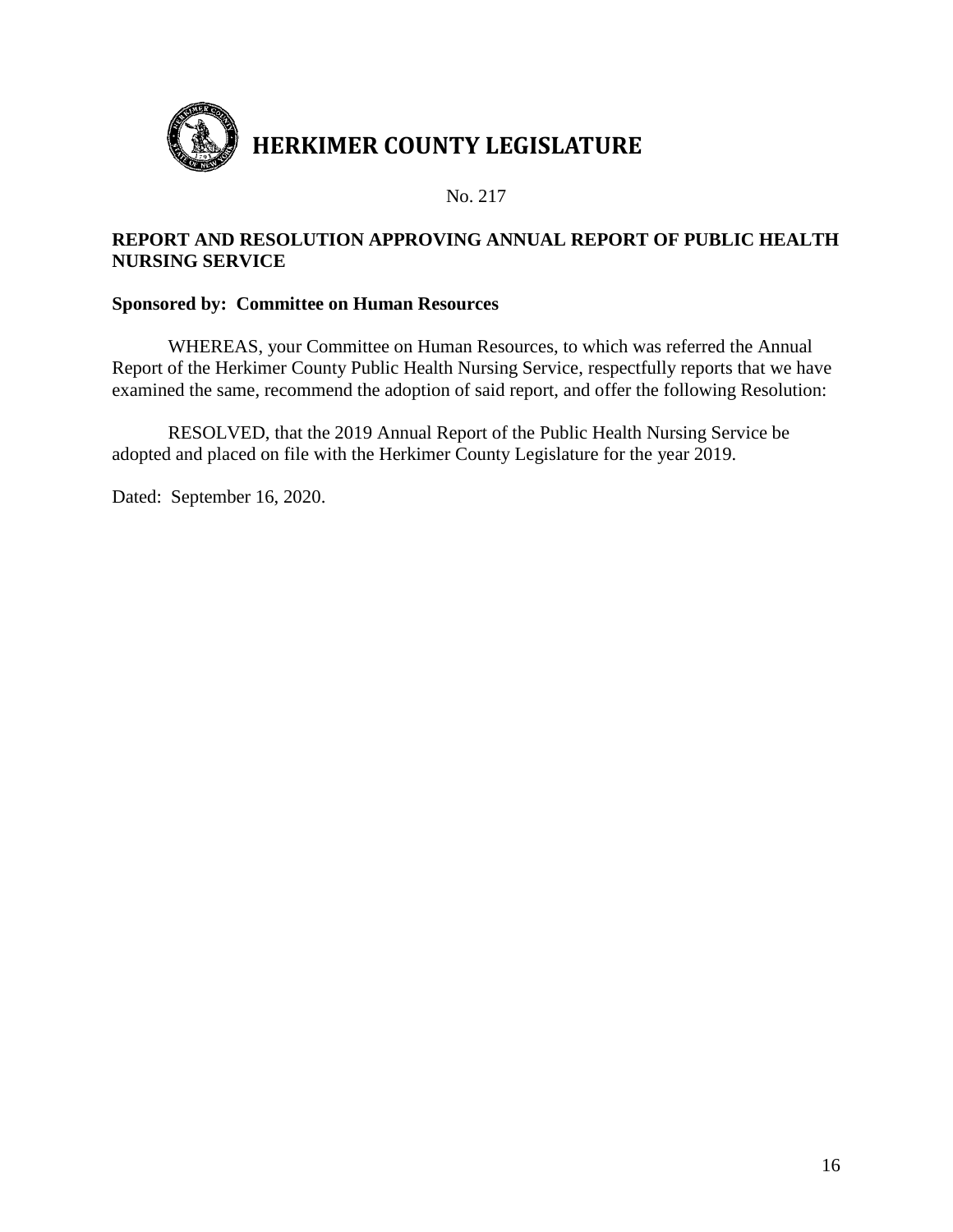

# **RESOLUTION SETTING DATE FOR PUBLIC HEARING ON INTRODUCTORY LOCAL LAW A FOR 2020**

## **Sponsored by: Committee on Ways and Means**

We, the Committee on Ways and Means of the Herkimer County Legislature are causing to be prepared and will present Introductory Local Law A for the year 2020 entitled, "A LOCAL LAW TO IMPOSE A MORTGAGE RECORDING TAX WITHIN THE COUNTY OF HERKIMER"; now, therefore, be it

RESOLVED, that a Public Hearing will be held before the Herkimer County Legislature on the adoption of said proposed local law, to be conducted by the Committee on Ways and Means on the 7th day of October, 2020 at 1:15 p.m. via teleconference, Phone Number: 1-978- 990-5000, Access Code: 548560, with written comments submitted to 109 Mary Street, Suite 1310, Herkimer, NY 13350; and, be it further

RESOLVED, that at least five days prior to such hearing the Clerk of the Legislature shall post a notice of said hearing on the bulletin board in the Courthouse and cause to be published said notice at least once in the *Times Telegram*; and, be it further

RESOLVED, that the Clerk of this Legislature place a copy of said act on the desk of each of the members of the County Legislature at least seven calendar days, exclusive of Sunday, prior to its adoption; and, be it further

RESOLVED, that if said local law shall be finally adopted, the Clerk of this Legislature shall file one certified copy thereof in the Office of the County Clerk, one certified copy in the Office of the Secretary of State and print and publish said local law in the official newspaper of the County of Herkimer pursuant to law.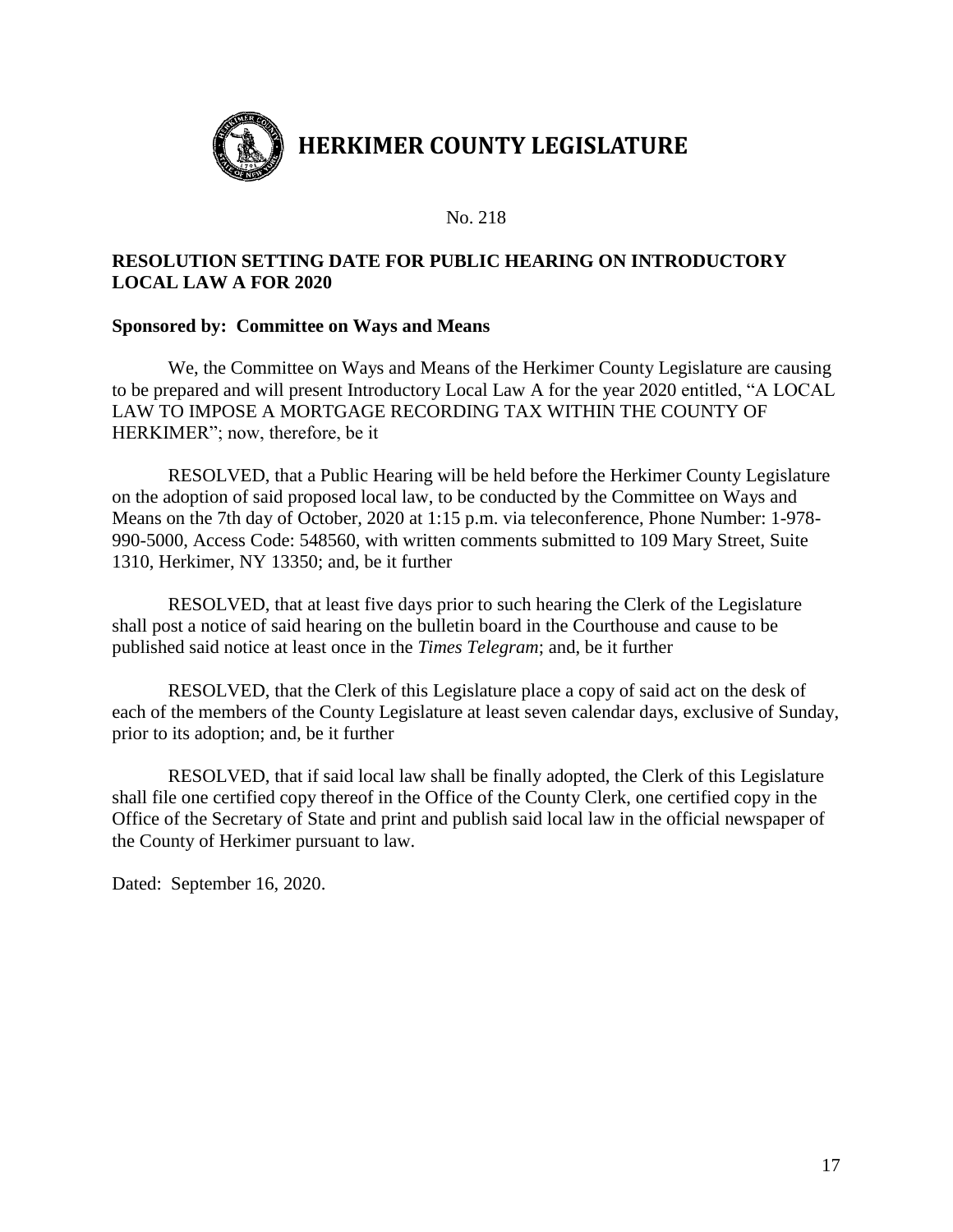

# **REPORT AND RESOLUTION AUTHORIZING TRANSFER OF FUNDS**

#### **Sponsored by: Committee on Ways & Means**

WHEREAS, your Committee on Ways and Means, to which was referred a communication from Sheri A. Ferdula, Budget Officer/Purchasing Agent, dated August 7, 2020, submitting a request for a transfer of funds, reports that we have examined said communication, inquired into the subject matter thereof, and recommend that said transfers be made and offer the following Resolution:

RESOLVED, that the Herkimer County Treasurer be, and she hereby is, authorized and directed to transfer the following sum from and to the following accounts in the 2020 Budget:

| \$30,000 | To:   | From: A3150B.41000-113, New Correctional Facility, Drugs/Prescriptions<br>A3150.41000-113, Jail, Drugs/Prescriptions |
|----------|-------|----------------------------------------------------------------------------------------------------------------------|
| \$70,000 | To: - | From: A3150B.44000, New Correctional Facility, Contracted Services<br>A3150.44000, Jail, Contracted Services         |

and, be it further

RESOLVED, that certified copies of this Resolution be forwarded to the Herkimer County Treasurer, Auditor, Budget Officer, and Sheriff.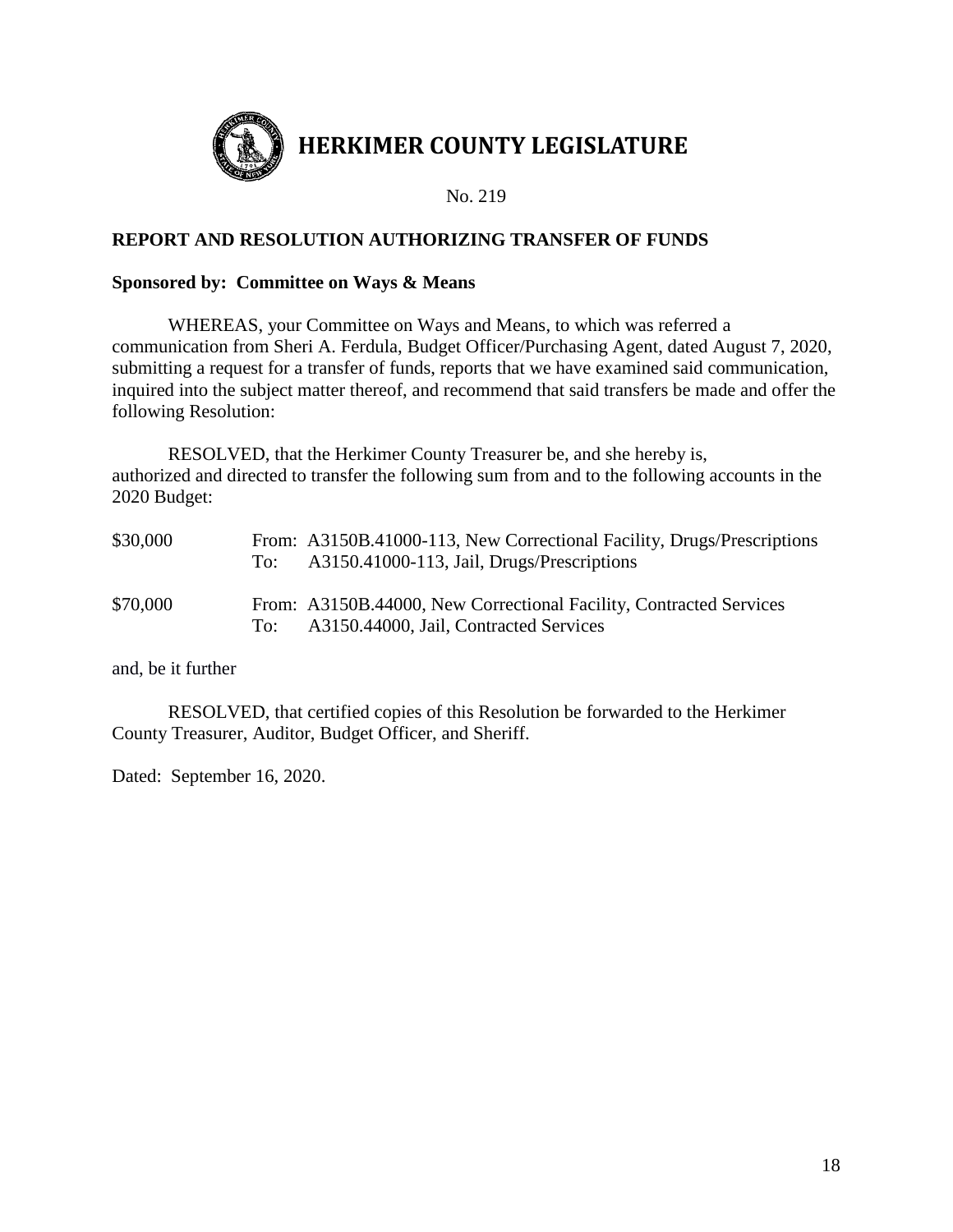

## **REPORT AND RESOLUTION AUTHORIZING BUILDERS RISK COVERAGE FOR THE HERKIMER COUNTY CORRECTIONAL FACILITY PROJECT**

## **Sponsored by: Committee on County Properties Committee on Public Safety & Emergency Management Committee on Ways and Means**

WHEREAS, by Resolution No. 273 of 2018, authorization was given to purchase Builders Risk insurance coverage for the Herkimer County Correctional Facility in the amount of \$23,150 for a \$25,000,000 policy through Hanover Insurance Company; and

WHEREAS, by Resolution No. 137 of 2020, authorization was given to extend the policy for a three month period; and

WHEREAS, by letter dated August 13, 2020, from Sheri A. Ferdula, Budget Officer/Purchasing Agent, this Legislature is advised that the completion date for the new correctional facility will be extended past the original time frame, with the current insurance for the site only in effect until September 30, 2020; and

WHEREAS, letter further requests to extend the policy for a three month period for an additional cost of \$4,581.00, if the Certificate of Occupancy is obtained before that time the policy will be cancelled and the County will receive a credit for the change; now, therefore, be it

RESOLVED, that authorization is given to extend the policy for a three month period for an additional cost of \$4,581.00, if the Certificate of Occupancy is obtained before that time the policy will be cancelled and the County will receive a credit for the change; and, be it further

RESOLVED, that in all other respects, Resolution No. 237 of 2018 shall remain in full force and effect; and, be it further

RESOLVED, that certified copies of this Resolution be forwarded to the Herkimer County Treasurer, Auditor, and Budget Officer.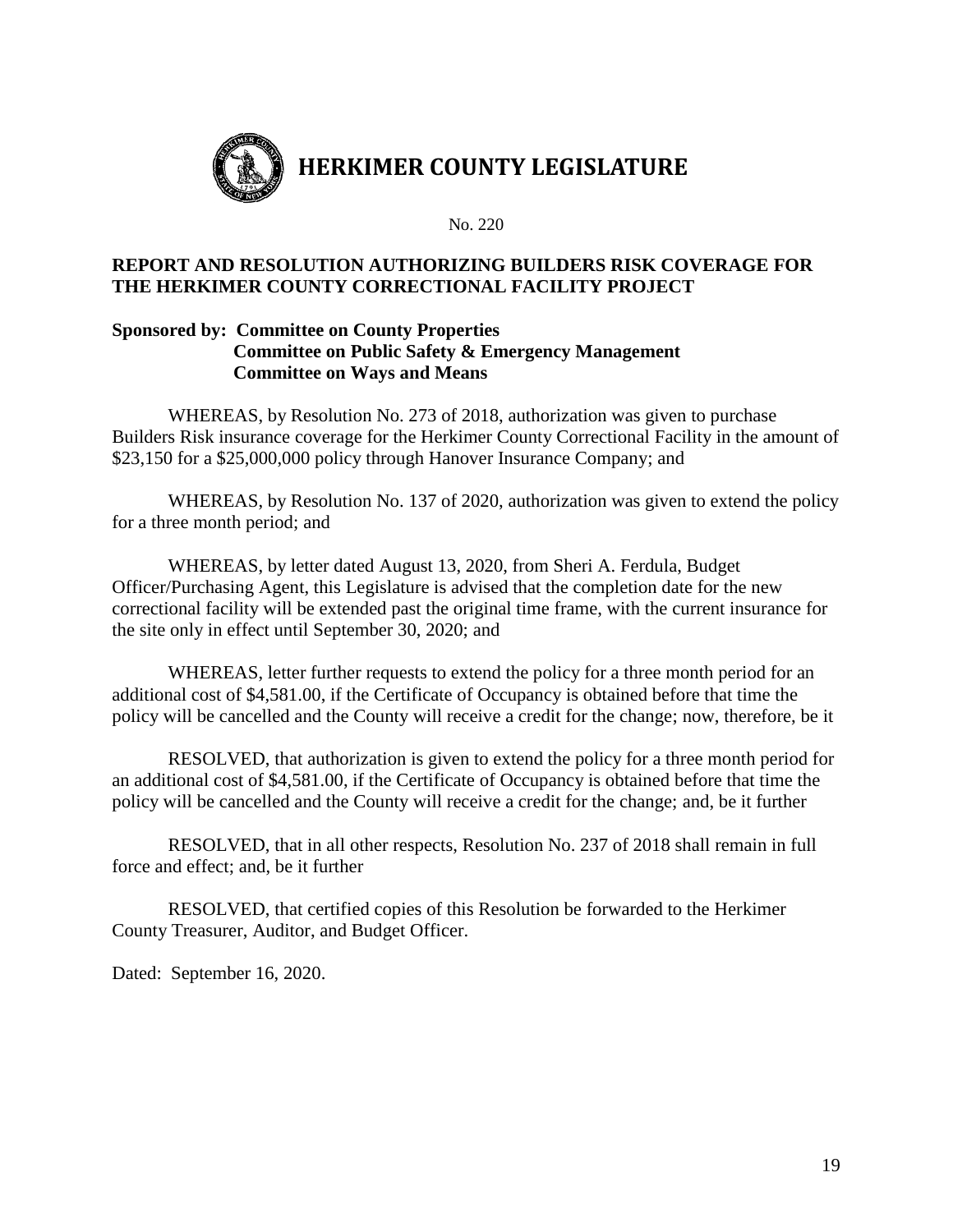

## **RESOLUTION REAPPOINTING COUNTY SUPERINTENDENT OF HIGHWAYS**

#### **Sponsored by: Committee on Highways**

RESOLVED, that Mark Nagele of Herkimer, New York, be and he hereby is, reappointed County Superintendent of Highways for the County of Herkimer pursuant to the provisions of the Highway Law of the State of New York for a term of four years, to expire on September 25, 2024, at a salary as set forth in the 2020 Salary Schedule for the County of Herkimer; and, be it further

RESOLVED, that certified copies of this Resolution be forwarded to the Herkimer County Treasurer, Auditor, Budget Officer, Personnel Officer, and Mark Nagele.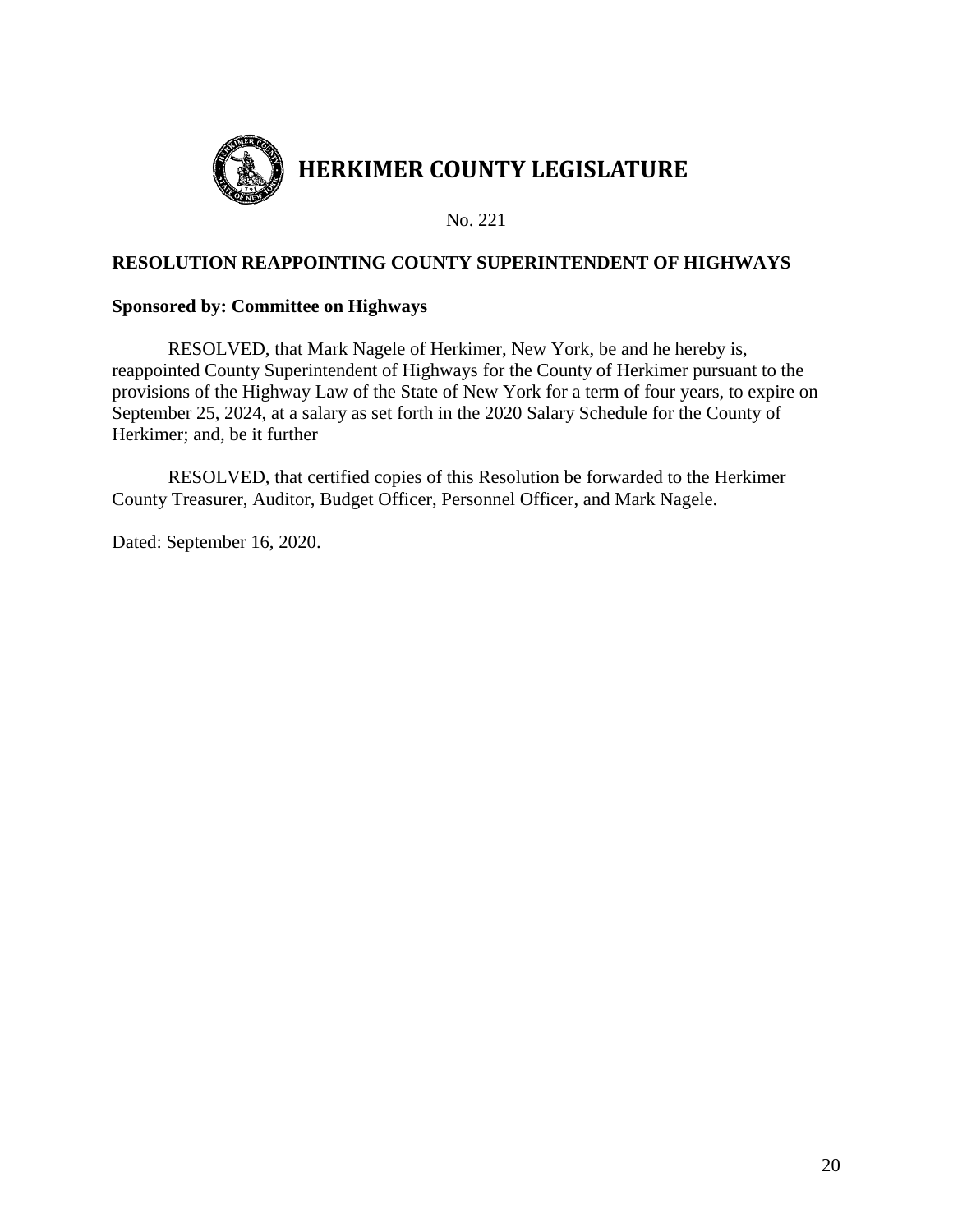

## **REPORT AND RESOLUTION AMENDING RESOLUTION NO. 186 OF 2020 APPROVING PROJECTS UNDER ARTICLE 6, SECTION 116 OF THE HIGHWAY LAW**

## **Sponsored by: Committee on Highways**

WHEREAS, by Resolution No. 186 of 2020, this Legislature approved the use of County Road Fund monies for Project No. 405, Emmonsburg Road, CR130, in the amount of \$300,000; and

WHEREAS, by letter dated September 1, 2020, Mark A. Nagele, County Highway Superintendent, has advised that since that time, estimated costs for the project have increased as a result of bidding, and he has requested an increase in the appropriated amount to \$350,000; now, therefore, be it

RESOLVED, that Resolution No. 186 of 2020 is hereby amended to increase the estimated cost for the project to \$350,000, and that County Road Fund monies in that amount are hereby approved for that project; and, be it further

RESOLVED, that certified copies of this Resolution be forwarded to the County Treasurer, County Auditor, Budget Officer, and County Highway Superintendent.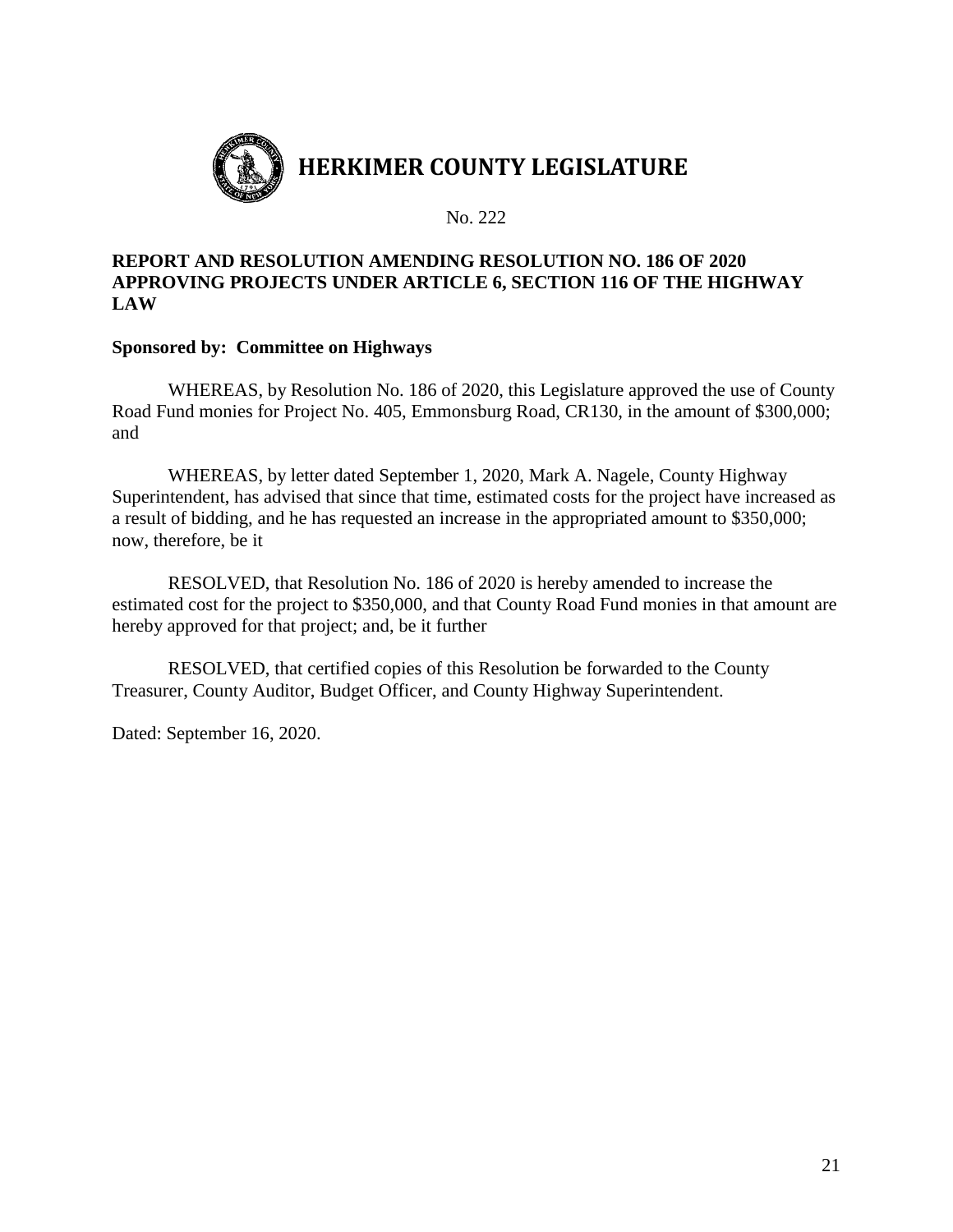

# **REPORT AND RESOLUTION AUTHORIZING SETTLEMENT AGREEMENT OF CLAIM**

# **Sponsored by: Committee on Highways Committee on Ways & Means**

WHEREAS, by letter of James J. Burns, Murphy Burns, LLP, 407 Albany Shaker Road, Loudonville, New York 12211 dated August 27, 2020, a recommendation was made to enter into a settlement agreement in the claim of Thomas T. Walsh and Jean Walsh, 749 Ball Road in the Town of Litchfield, New York; and

WHEREAS, the terms and conditions of the proposed settlement are satisfactory to the Herkimer County Highway Superintendent and the Herkimer County Highway Committee; now, therefore be it

RESOLVED, that the Herkimer County Legislature hereby approves a proposed settlement agreement with the County to replace and relocate a culvert under Ball Road in the Town of Litchfield and further with the claimants agreeing to dig and maintain a new drainage channel across their property, and releasing the County from any and all claims related to the allegations in their Notice of Claim dated November 27, 2019, subject to terms and conditions approved by the County Attorney's Office; and, be it further

RESOLVED, that the Herkimer County Legislature hereby authorizes the Chairman of the Legislature to sign any documents necessary to achieve the settlement agreement, subject to the terms and conditions of the County Attorney's Office; and, be it further

RESOLVED, that certified copies of this Resolution be forwarded to the Herkimer County Treasurer, Auditor, Budget Officer, Highway Superintendent and Attorney James J. Burns.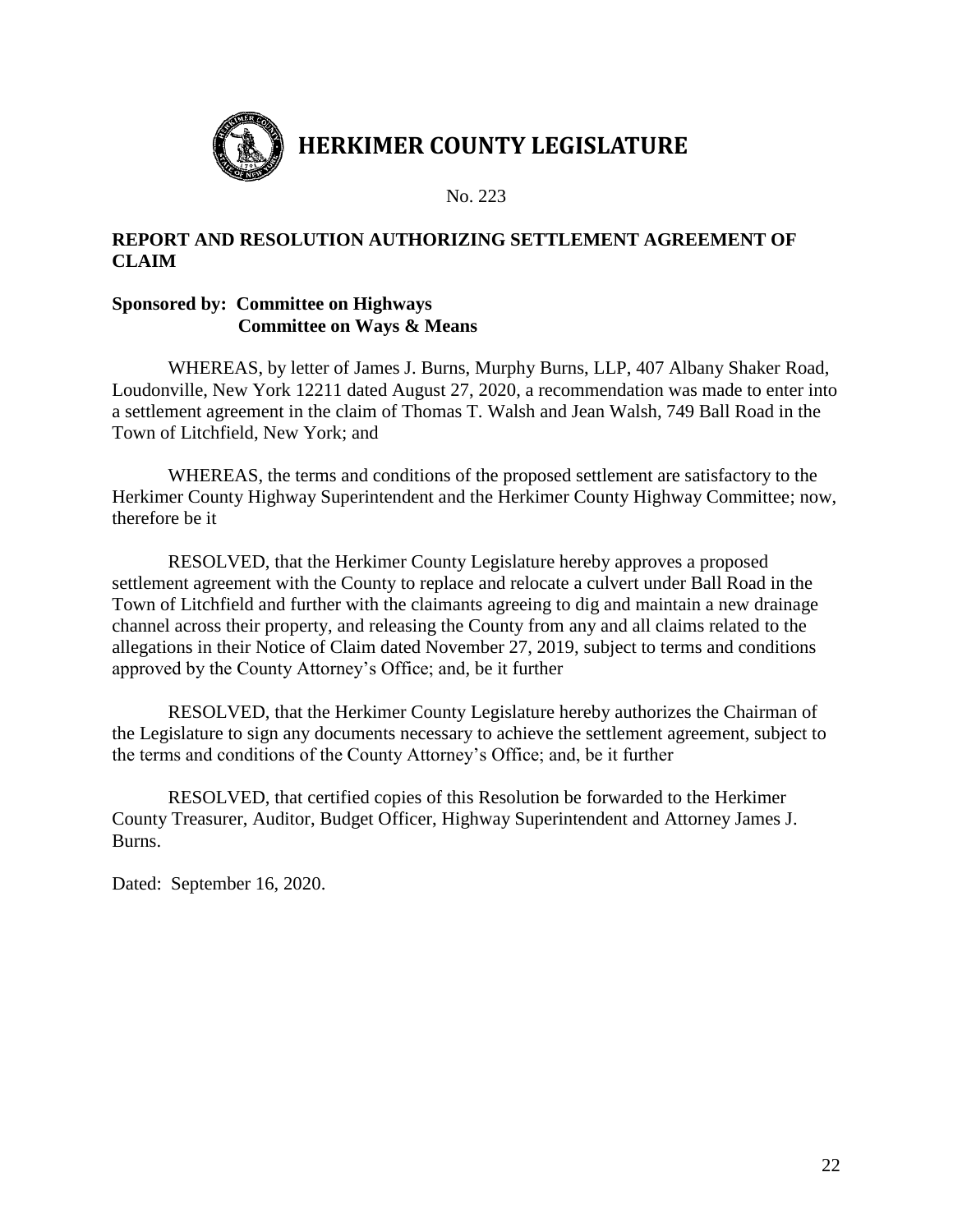

# **REPORT AND RESOLUTION AUTHORIZING ACCEPTANCE OF CONVEYANCE OF LAND FOR HIGHWAY PURPOSES**

## **Sponsored by: Committee on Highways**

WHEREAS, the County of Herkimer desires to construct bank armoring located on Emmonsburg Road CR 130 at the bridge identified by BIN 3308080 which is located in the Town of Salisbury; and

WHEREAS, Kathleen Rose Neville has executed a statement of donation in order to transfer ownership of certain real property to the County of Herkimer, to wit,  $0.078 \pm \text{acres}$ ;

WHEREAS, by letter dated August 25, 2020, Mark Nagele, County Highway Superintendent, has advised that the acquisition of this land is necessary for the construction of bank armoring located on Emmonsburg Road, County Route 130 at the bridge identified by BIN 3308080; now, therefore, be it

RESOLVED, that the County of Herkimer accept a donation of real property from Kathleen Neville, as Trustee of the Kathleen Rose Neville Revocable Trust dated March 4, 2020, said premises being approximately 0.078 + acres in size in order to construct bank armoring located on Emmonsburg Road County Route 130 at bridge identified by BIN 3308080; and, be it further

RESOLVED, that the Chairman of the County Legislature is authorized to execute any documents necessary for the transfer of said premises from Kathleen Rose Neville as Trustee in order to effectuate said transfer and record the conveyance in the Office of the Herkimer County Clerk; and, be it further

RESOLVED, that a certified copy of this resolution be forwarded to the Herkimer County Treasurer, Auditor, Budget Officer, County Attorney, and County Highway Superintendent.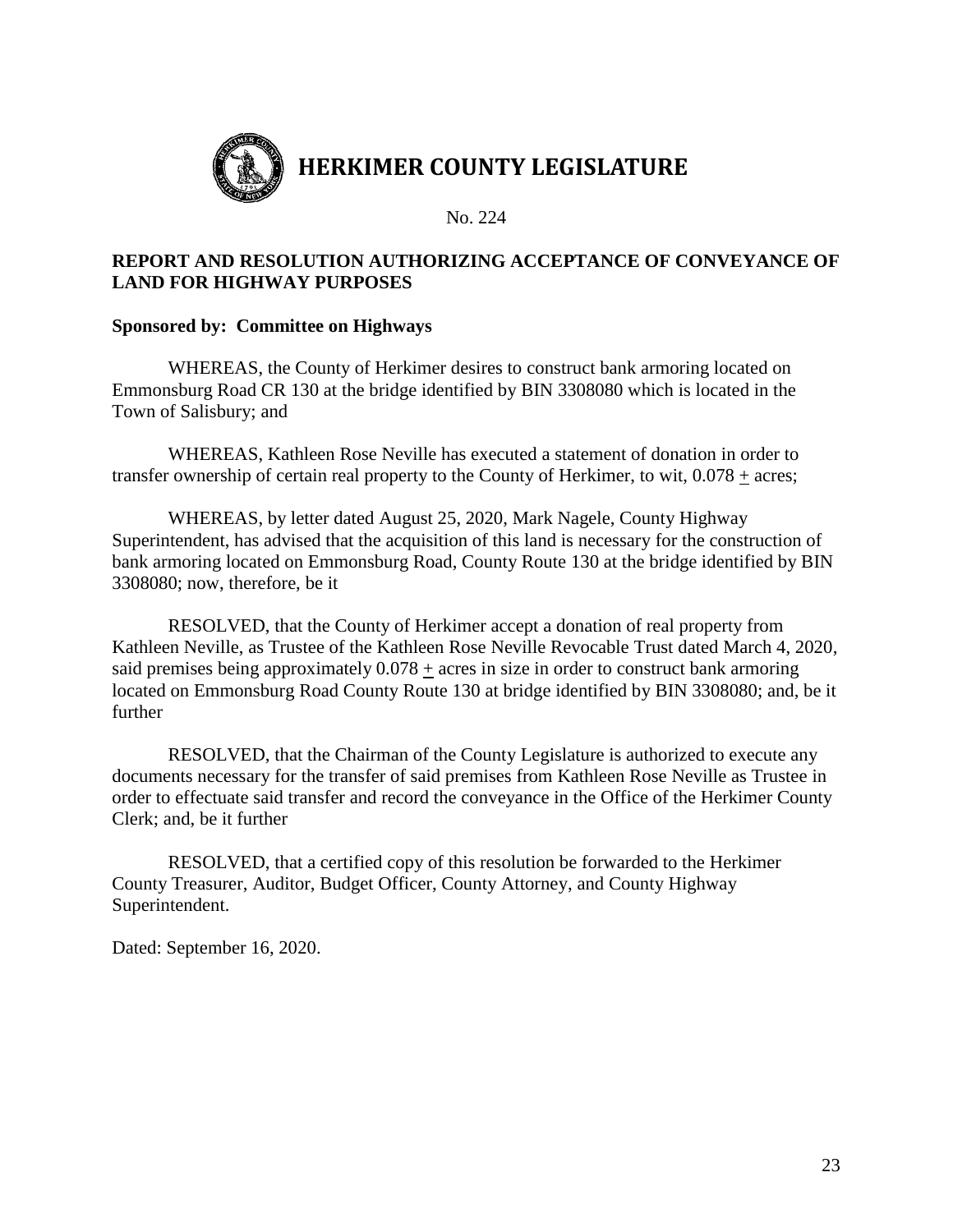

## **REPORT AND RESOLUTION AUTHORIZING RENEWAL OF LICENSES AND INCREASING SERVICE FEE FOR JAIL PHYSICIAN**

## **Sponsored by: Committee on Public Safety/Emergency Management Committee on Ways and Means**

WHEREAS, Section 501 of the Correction Law of the State of New York requires that the Legislature appoint a physician duly authorized to practice medicine as the Physician to the Correctional Facility of the County of Herkimer; and

WHEREAS, by Resolution No. 142 adopted May 15, 2013, a contract was entered into with Dr. Russell Zelman of Little Falls, New York, to perform services as jail physician for the Herkimer County Correctional Facility at a rate of \$2,000 per month, which resolution was amended by Resolution No. 270 adopted on November 13, 2013 to change the rate to "up to \$2,000 per month"; and

WHEREAS, by Resolution No. 82 adopted on March 16, 2016, his fee for such jail physician services was reduced to \$750 per month;

WHEREAS, by letter dated August 31, 2020 from Scott F. Scherer, Sheriff, this Legislature is advised that Dr. Zelman has requested the County to pay for his license renewals for his Medical Practice License at a cost of \$630.00 for two years, and his DEA Controlled Substance License at a cost of \$731.00 which expires on May 31, 2023, and to increase his fee for such jail physician services to \$2000.00 per month; now, therefore, be it

RESOLVED, that this Legislature approves to increase Dr. Russell Zelman's monthly rate to \$2,000.00 per month, and to pay for his license renewals for his Medical Practice License at a cost of \$630.00 for two years, and his DEA Controlled Substance License at a cost of \$731.00 which expires on May 31, 2023; and, be it further

RESOLVED, that certified copies of this Resolution be forwarded to the Herkimer County Treasurer, Auditor, Budget Officer, Personnel Officer, Sheriff and Dr. Russell Zelman.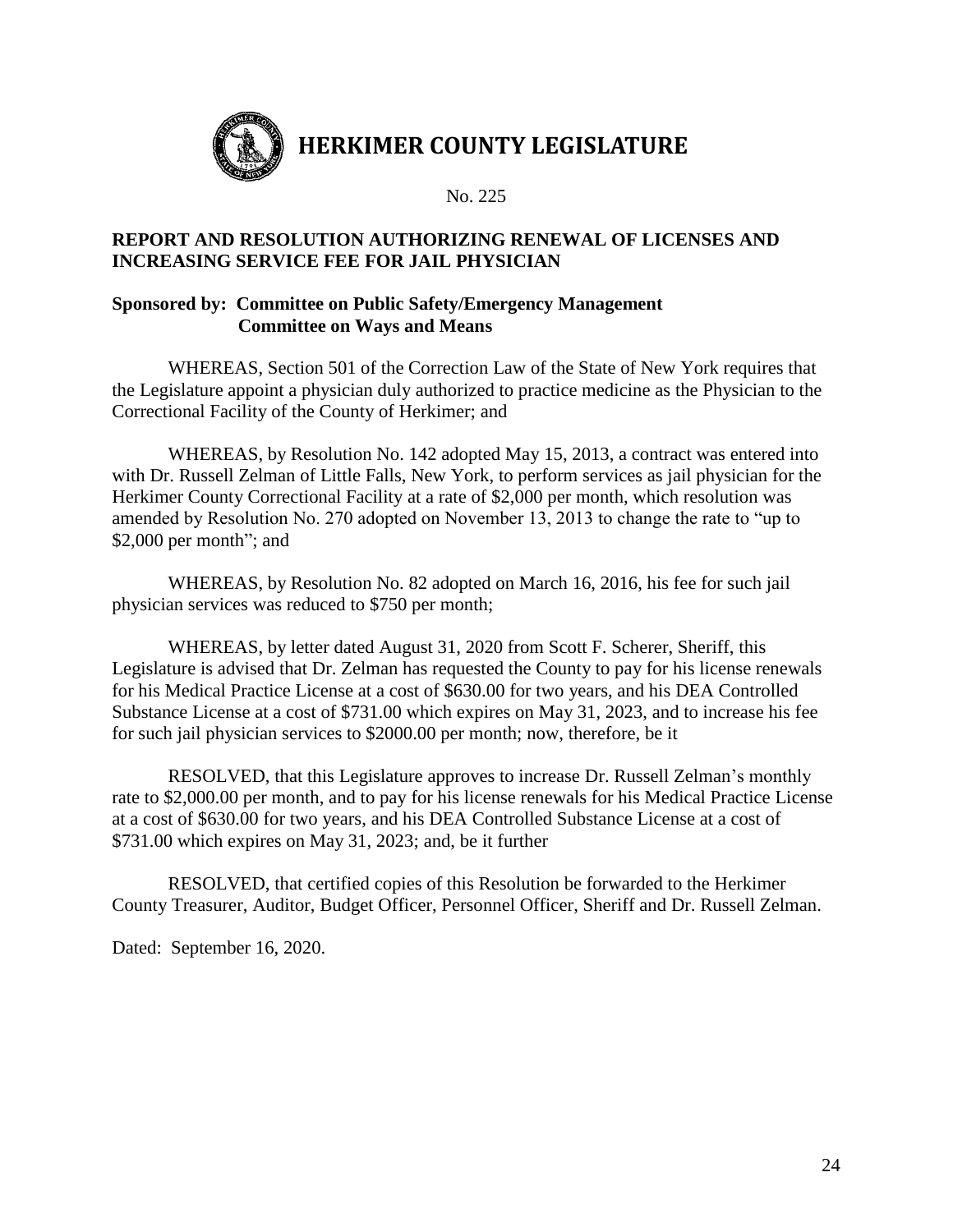

# **REPORT AND RESOLUTION CREATING TEMPORARY PART TIME POSITION IN BOARD OF ELECTIONS**

## **Sponsored by: Committee on Administration/Veterans' Affairs Committee on Ways and Means**

WHEREAS, by letter dated August 6, 2020, the Commissioners of Elections have requested that a temporary, part-time position be established in the Board of Elections; and

WHEREAS, by letter dated September 8, 2020, Steven R. Billings, Personnel Officer, states your committees have been advised that a temporary, part-time position of Clerk be established in Account A1450A effective from September 15, 2020 through November 24, 2020 at an hourly rate of \$15.00; now, therefore, be it

RESOLVED, that a temporary, part-time position of Clerk be established in Account A1450A effective from September 15, 2020 through November 24, 2020 at an hourly rate of \$15.00; and, be it further

RESOLVED, that certified copies of this Resolution be forwarded to the Herkimer County Treasurer, Auditor, Budget Officer, Personnel Officer, and Commissioners of Elections.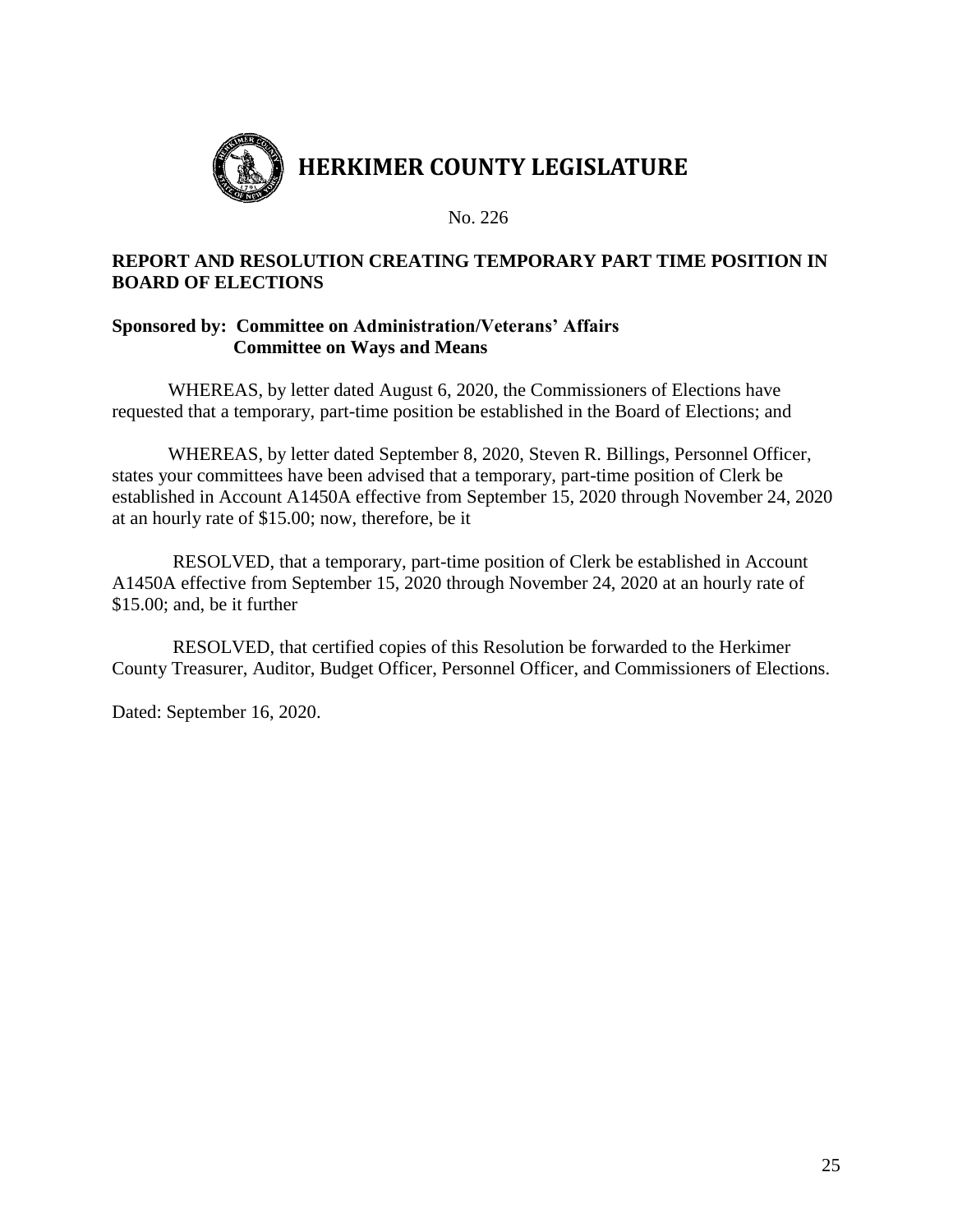

## **REPORT AND RESOLUTION ACCEPTING GRANT, AUTHORIZING CHAIRMAN TO SIGN CONTRACT, ESTABLISHING ACCOUNTS, AND AMENDING BUDGET IN BOARD OF ELECTIONS**

## **Sponsored by: Committee on Administration/Veterans' Affairs Committee on Ways and Means**

WHEREAS, by letter dated August 3, 2020, from Kim S. Tranter and Anthony C. Fumarola, Commissioners of Elections, this Legislature is advised of a request to accept grant funding, authorize Chairman to sign the contract, create accounts, and amend the budget in connection with a Cyber Security Remediation and Mitigation Grant in Board of Elections in the amount of \$77,574.13; and

WHEREAS, by letter dated August 6, 2020, Sheri A. Ferdula, Budget Officer/Purchasing Agent has requested accounts be created and the 2020 budget be amended as follows:

| Revenue: | A1450K.4089K, Cyber Security Grant, Federal Aid                                                                                                                                         | \$77,574.13          |
|----------|-----------------------------------------------------------------------------------------------------------------------------------------------------------------------------------------|----------------------|
|          | Expenses: A1450K.22000, Cyber Security Grant, Computer Equipment \$11,174.13<br>A1450K.40700, Cyber Security Grant, Software<br>A1450K.44000, Cyber Security Grant, Contracted Services | \$29,200<br>\$37,200 |

now, therefore, be it

RESOLVED, that this Legislature hereby accepts receipt of the Cyber Security Remediation and Mitigation Grant in the amount of \$77,574.13, and amends the budget as listed; and, be it further

RESOLVED, that the Chairman of this Legislature is authorized to sign all necessary documents relating to this grant; and, be it further

RESOLVED, that certified copies of this Resolution be forwarded to the Herkimer County Treasurer, Auditor, Budget Officer, and Commissioners of Elections.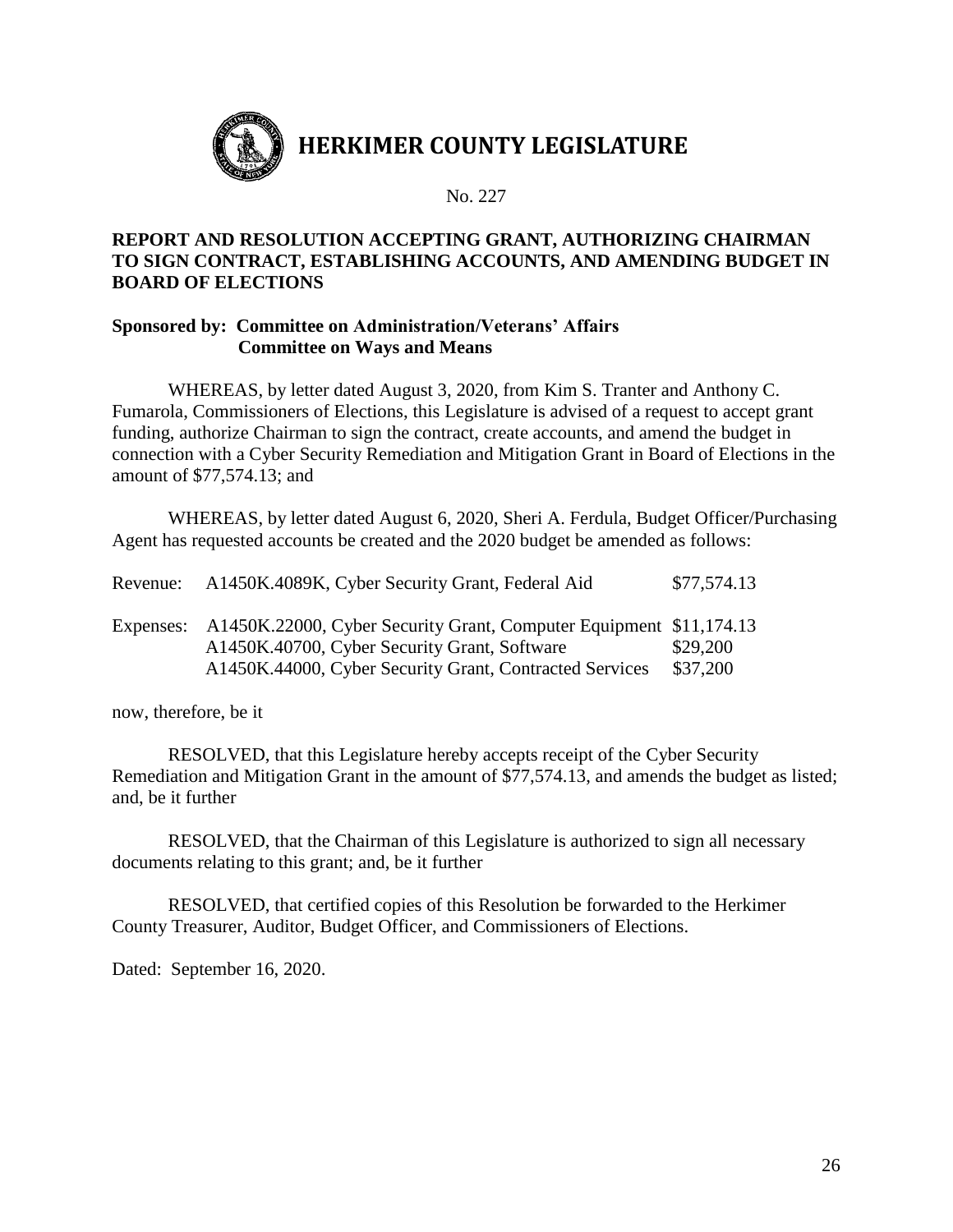

## **REPORT AND RESOLUTION AWARDING BID FOR A SNOW PLOWING CONTRACT FOR THE NEW CORRECTIONAL FACILITY**

## **Sponsored by: Committee on County Properties Committee on Ways and Means**

WHEREAS, by letter dated July 15, 2020, from Sheri Ferdula, Budget Officer/Purchasing Agent, she has advised that bids were received for a snow plowing contract for the new correctional facility on Monday July 13, 2020; and

WHEREAS, it is the recommendation of your committees to award the contract to Art Bass Concrete, 1029 Honey Hill Road Poland 13431, at a cost of \$850 per visit (3 hour visit) with an additional \$150 for salt/sand; now, therefore, be it

RESOLVED, that the Herkimer County Legislature hereby awards a bid for a snow plowing contract for the new correctional facility, at a cost of \$850 per visit (3 hour visit) with an additional \$150 for salt/sand, to Art Bass Concrete; and, be it further

RESOLVED, that certified copies of this Resolution be forwarded to the Herkimer County Treasurer, Auditor, Budget Officer, Sheriff, and Art Bass Concrete.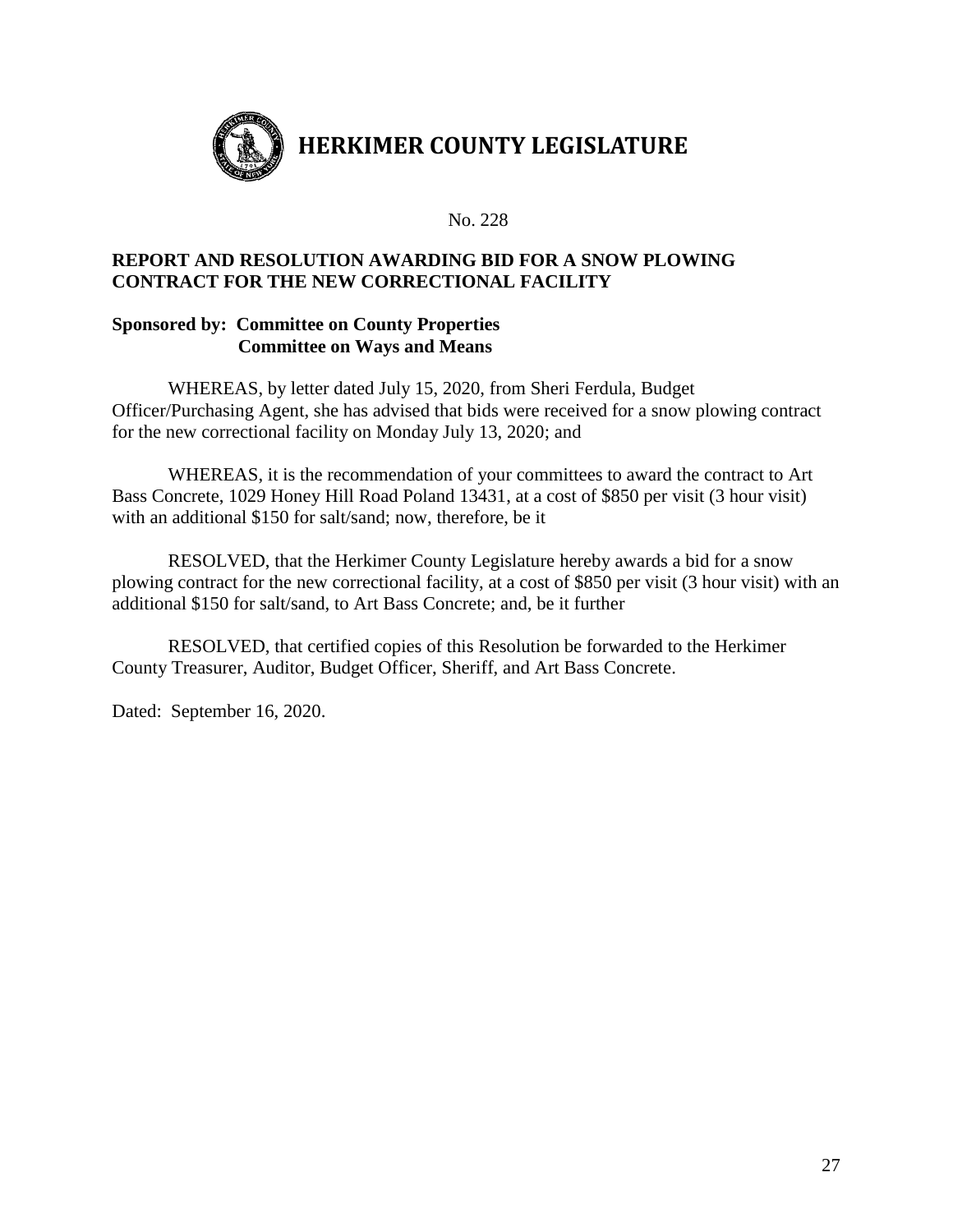

# **REPORT AND RESOLUTION AUTHORIZING SERVICE MAINTENANCE AGREEMENT FOR VOICE RECORDER LOCATED AT THE HERKIMER COUNTY CORRECTIONAL FACILITY**

## **Sponsored by: Committee on Public Safety/Emergency Management Committee on Ways and Means**

WHEREAS, by Resolution No. 211 adopted on September 7, 2011 a contract was entered into with Business Electronics Inc., of Connecticut, for the installation of voice recorder and computer software updates located at the Herkimer County Correctional Facility; and

WHEREAS, by letter dated August 27, 2020, Scott F. Scherer, Sheriff, has requested approval of a service maintenance contract on said voice recorder system for the period of October 1, 2020 through December 31, 2020 at a cost of \$1,020.00; now, therefore, be it

RESOLVED, that the Chairman of this Legislature is hereby authorized to enter into a service maintenance contract with Business Electronics, Inc., 6 Capital Drive, Wallingford, CT 06492 for the Verint Audiolog Voice Recorder and computer software updates on the Verint Tier II Remote; and; be it further

RESOLVED, that said contract shall be for the period October 1, 2020 through December 31, 2020 and shall be subject to the review and approval of the Herkimer County Attorney; and, be it further

RESOLVED, that certified copies of this Resolution be forwarded to the Herkimer County Treasurer, Auditor, Budget Officer, Sheriff, and Business Electronics, Inc.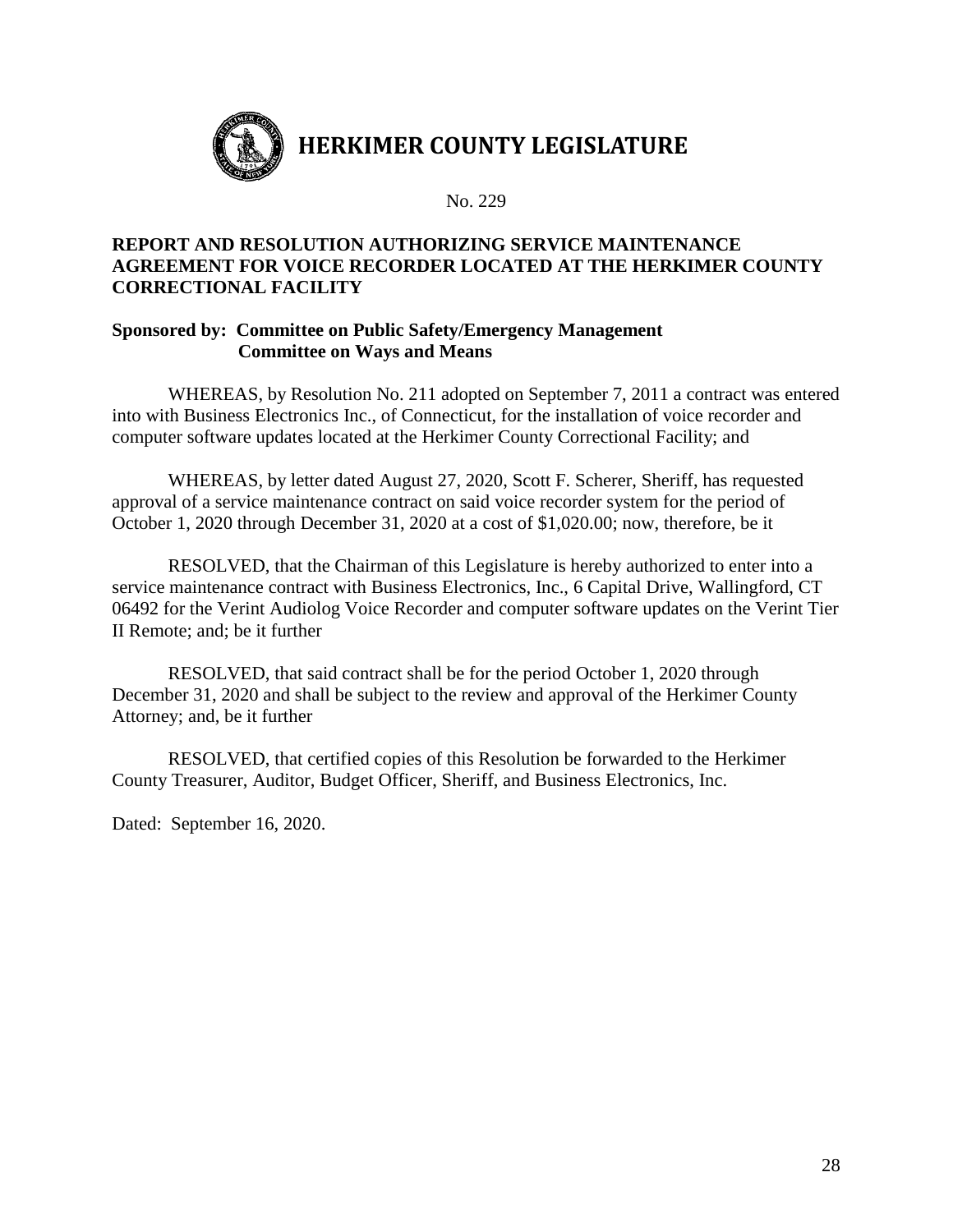

# **REPORT AND RESOLUTION ACCEPTING RELIEF FUND PAYMENT AND AMEND BUDGET IN MENTAL HEALTH**

## **Sponsored by: Committee on Human Resources Committee on Ways & Means**

WHEREAS, by letter dated July 13, 2020 from Sheri Ferdula, Budget Officer/Purchasing Agent, this Legislature is advised of a Relief Fund Payment in the amount of \$4,672.97 from the Provider Relief Fund which is funded through the CARES Act, Paycheck Protection Program and Health Care Enhancement Act to reimburse eligible health care providers for health care related expenses or lost revenues due to COVID-19; and

WHEREAS, letter further advises that the 2020 budget will need to be amended to accept the funding; now, therefore, be it

RESOLVED, that the 2020 Herkimer County Budget is hereby amended in the amounts listed:

| A4320.4490, Mental Health, Federal Aid | From: \$100,000<br>To: \$104,672.97 |
|----------------------------------------|-------------------------------------|
| A4320.41000, Mental Health, Supplies   | From: \$5,000<br>To: \$9,672.97     |

and, be it further

RESOLVED, that certified copies of this Resolution be forwarded to the Herkimer County Treasurer, Auditor, Budget Officer, and Director of Community Services.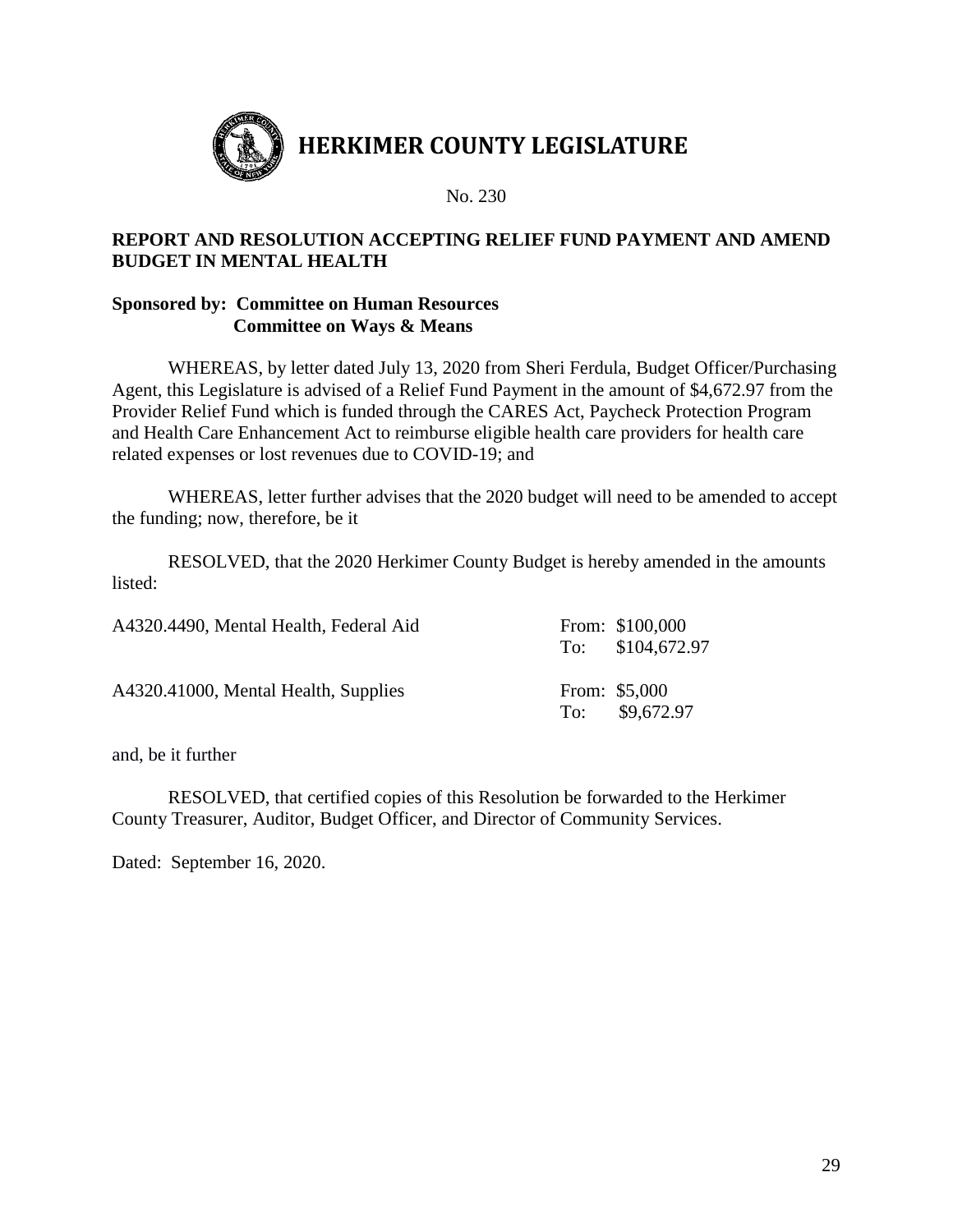

## **REPORT AND RESOLUTION ACCEPTING GRANT FUNDING, AUTHORIZING E-SIGNATURE, CREATING PROJECT, AND AMENDING 2020 BUDGET**

## **Sponsored by: Committee on Public Safety/Emergency Management Committee on Ways and Means**

WHEREAS, by letter dated August 25, 2020, John J. Raymond, Director of Emergency Services has advised of an Emergency Management Program Grant FY2020 in the amount of \$28,751.00 provided by the U.S. Department of Homeland Security and FEMA and will be managed by New York State Division of Homeland Security and Emergency Services; and

WHEREAS, letter further advises this is a 50/50 matching grant with a performance period of October 1, 2019 through September 30, 2022; and

WHEREAS, by letter dated July 13, 2020, from Sheri A. Ferdula, Budget Officer/Purchasing Agent, this Legislature is advised that a project be established, and the 2020 budget must be amended; now, therefore, be it

RESOLVED, that the above described grant is hereby accepted, a project is established, and that the 2020 budget be amended as follows:

| A3020A.4389H, Emergency Mgmt, HS, Federal Aid, Proj EM06-7  | From: \$0<br>To: \$28,751 |  |
|-------------------------------------------------------------|---------------------------|--|
| A3020A.25000, Emergency Mgmt, HS, Other Equip., Proj EM06-7 | From: \$0<br>To: \$28,751 |  |

and, be it further

RESOLVED, that the Chairman of the Legislature be authorized to e-sign the grant document; and, be it further

RESOLVED, that certified copies of this Resolution be forwarded to the Herkimer County Treasurer, Auditor, Budget Officer, and Director of Emergency Services.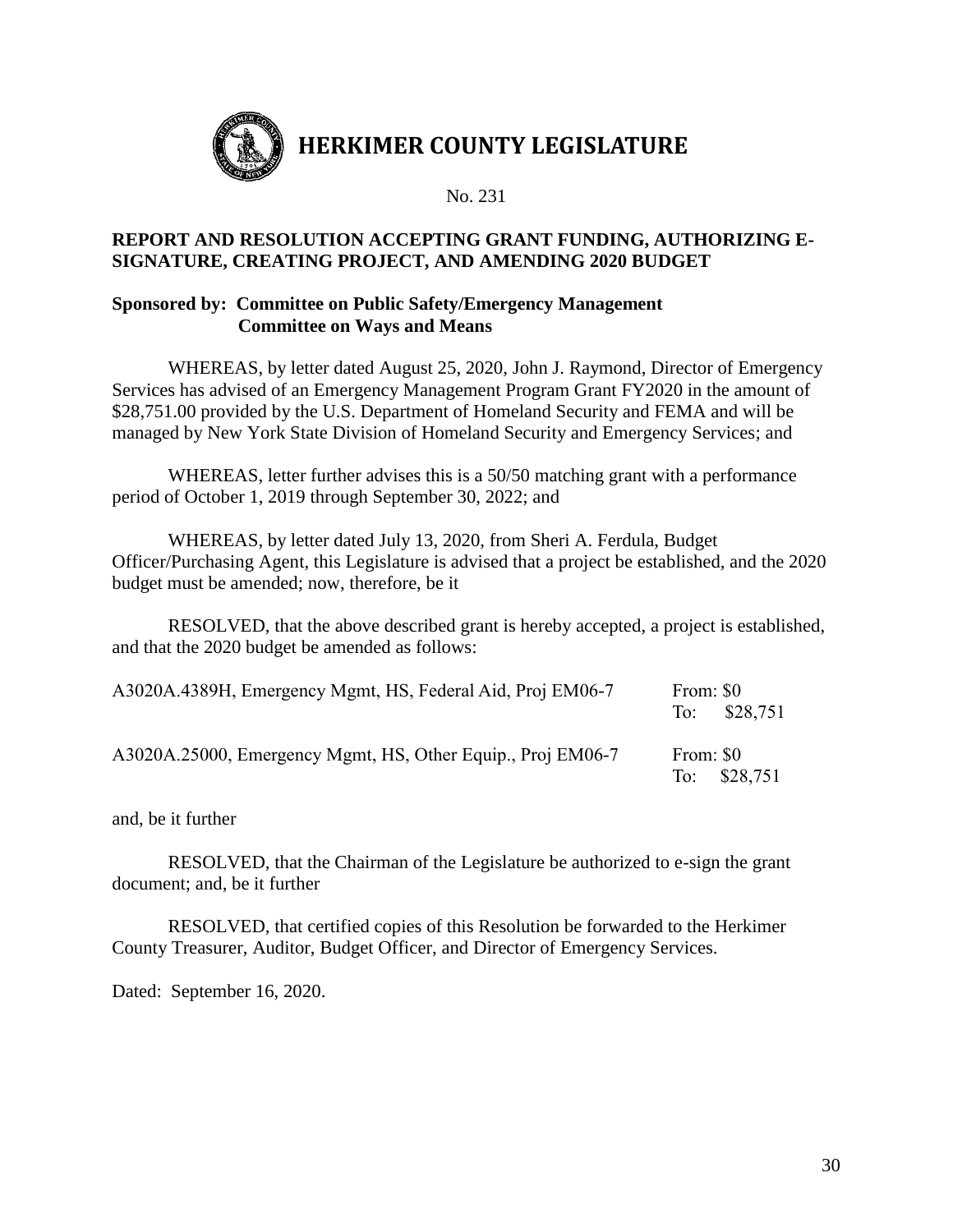

## **REPORT AND RESOLUTION ACCEPTING GRANT, CREATING ACCOUNT, AND AMENDING BUDGET IN THE PUBLIC HEALTH DEPARTMENT**

## **Sponsored by: Committee on Human Resources Committee on Ways and Means**

WHEREAS, by letter dated August 25, 200 from Christina Cain, Director of Public Health, this Legislature is advised of a grant in the amount of \$6,727.72 from the New York State Association of Public Health Officials for flexible funding available for rurally based local health departments to fund COVID-19 Emergency Response efforts to purchase personal protective equipment and cleaning supplies for local childcare providers; and

WHEREAS, by letter dated August 25, 2020, Sheri Ferdula, Budget Officer and Purchasing Agent, has advised that an amendment to the 2020 budget and creation of a revenue account is necessary to utilize the funding; now, therefore, be it

RESOLVED, that the 2020 budget be amended and a revenue account be created as follows:

#### **Revenue**

| A4010.2706, Public Health, Grant from Local Gov't       | From: \$0 | To: \$6,727.72                      |
|---------------------------------------------------------|-----------|-------------------------------------|
| <b>Expenses</b><br>A4010.41000, Public Health, Supplies |           | From: \$4,200.00<br>To: \$10,927.72 |

RESOLVED, that certified copies of this Resolution be forwarded to the Herkimer County Treasurer, Auditor, Budget Officer, and Director of Public Health Nursing Services.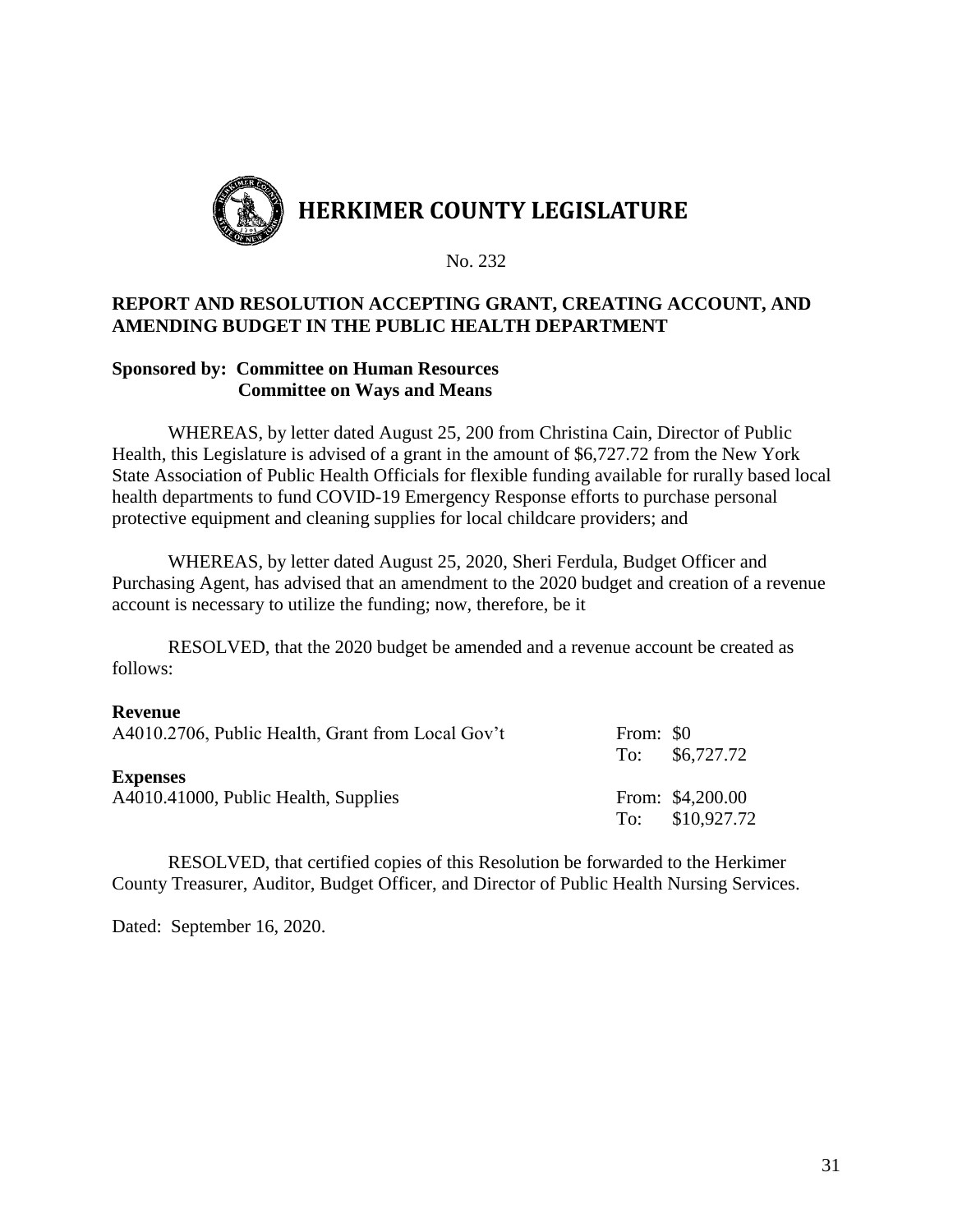

# **HERKIMER COUNTY LEGISLATURE**

No. 233

## **REPORT AND RESOLUTION AMENDING BUDGET FOR ADDITIONAL FUNDING FOR THE IMMUNIZATION ACTION PLAN IN THE PUBLIC HEALTH DEPARTMENT**

#### **Sponsored by: Committee on Human Resources Committee on Ways and Means**

WHEREAS, by communication dated August 25, 2020, Sheri Ferdula, Budget Officer/Purchasing, has advised of additional funding from the New York State Department of Health for the Immunization Action Plan in the amount of \$13,678 to expand and enhance LHD influenza vaccine outreach and activities for the 2020-21 flu season; and

WHEREAS, this letter further requests to amend the 2020 Budget in connection with the receipt of said funding; now, therefore, be it

RESOLVED, that the 2020 Herkimer County Budget is hereby amended as follows:

| Revenue:<br>A4189A.4489A, Immunization, Federal Aid, Proj PH06-17          | To: | From: \$31,307<br>\$44,985               |
|----------------------------------------------------------------------------|-----|------------------------------------------|
| <b>Expenses:</b><br>A4189A.10000-001, Immunization, Salaries, Proj PH06-17 |     | From: \$21,575                           |
| A4189A.86000, Immunization, Health Insurance, Proj PH06-17                 | To: | To: \$31,575<br>From: \$3,116<br>\$6,794 |

and, be it further

**Revenue**:

RESOLVED, that certified copies of this Resolution be forwarded to the Herkimer County Treasurer, Auditor, Budget Officer, and Director of Public Health.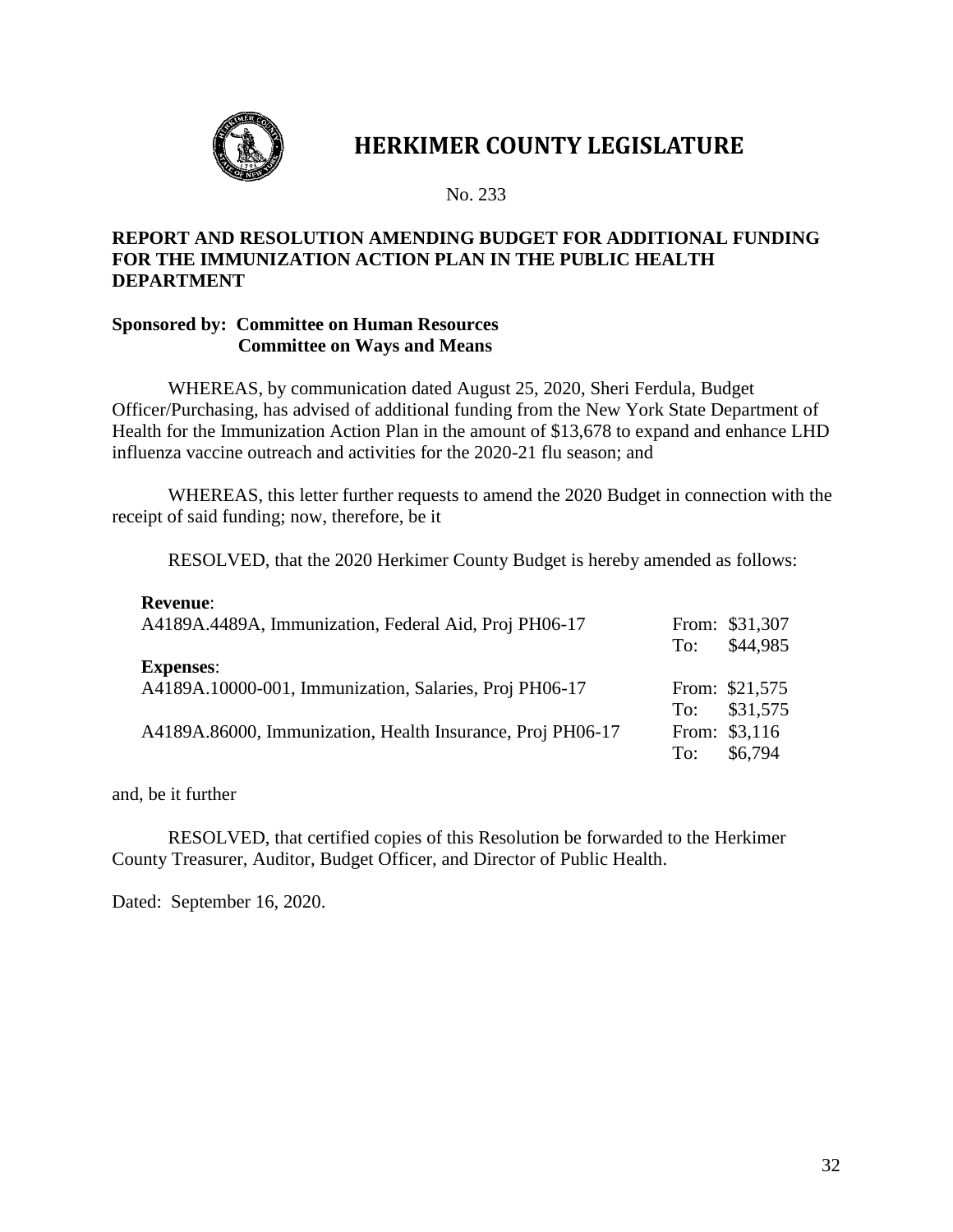

## **REPORT AND RESOLUTION ACCEPTING GRANT FUNDING, AUTHORIZING SIGNATURES, CREATING ACCOUNTS, CREATING PROJECT NUMBER, AND AMENDING 2020 BUDGET**

#### **Sponsored by: Committee on Human Resources Committee on Ways and Means**

WHEREAS, Resolution No. 261 of 2019 accepted Substance Abuse and Mental Health Services Administration "System of Care Expansion and Sustainability" Grant Funding for the period of September 30, 2019 to September 29, 2023; and

WHEREAS, by letter dated August 4, 2020, Christina Cain, Director of Public Health has requested to amend the budget to include the year two allocation for the award, in the amount of \$989,447, effective September 30, 2020 through September 29, 2021; and

WHEREAS, by letter dated July 13, 2020 from Sheri A. Ferdula, Budget Officer/Purchasing Agent, this Legislature is advised that Project PH20-2 be established for these funds and that the 2020 budget be amended; now, therefore, be it

RESOLVED, that the above described grant is hereby accepted and that the 2020 budget be amended as follows:

| Revenue:<br>A4189N.4489N, Care Exp. and Sus. Grant, Federal, Proj PH20-2         | From: \$0<br>To: | \$989,447 |
|----------------------------------------------------------------------------------|------------------|-----------|
| Expense:<br>A4189N.44000, Care Exp. And Sus. Grant, Contracted Svs, Proj PH 20-2 | From: \$0<br>To: | \$989,447 |

and, be it further

RESOLVED, that the Chairman of the Legislature be authorized to e-sign the grant document; and, be it further

RESOLVED, that certified copies of this Resolution be forwarded to the Herkimer County Treasurer, Auditor, Budget Officer, and Director of Public Health.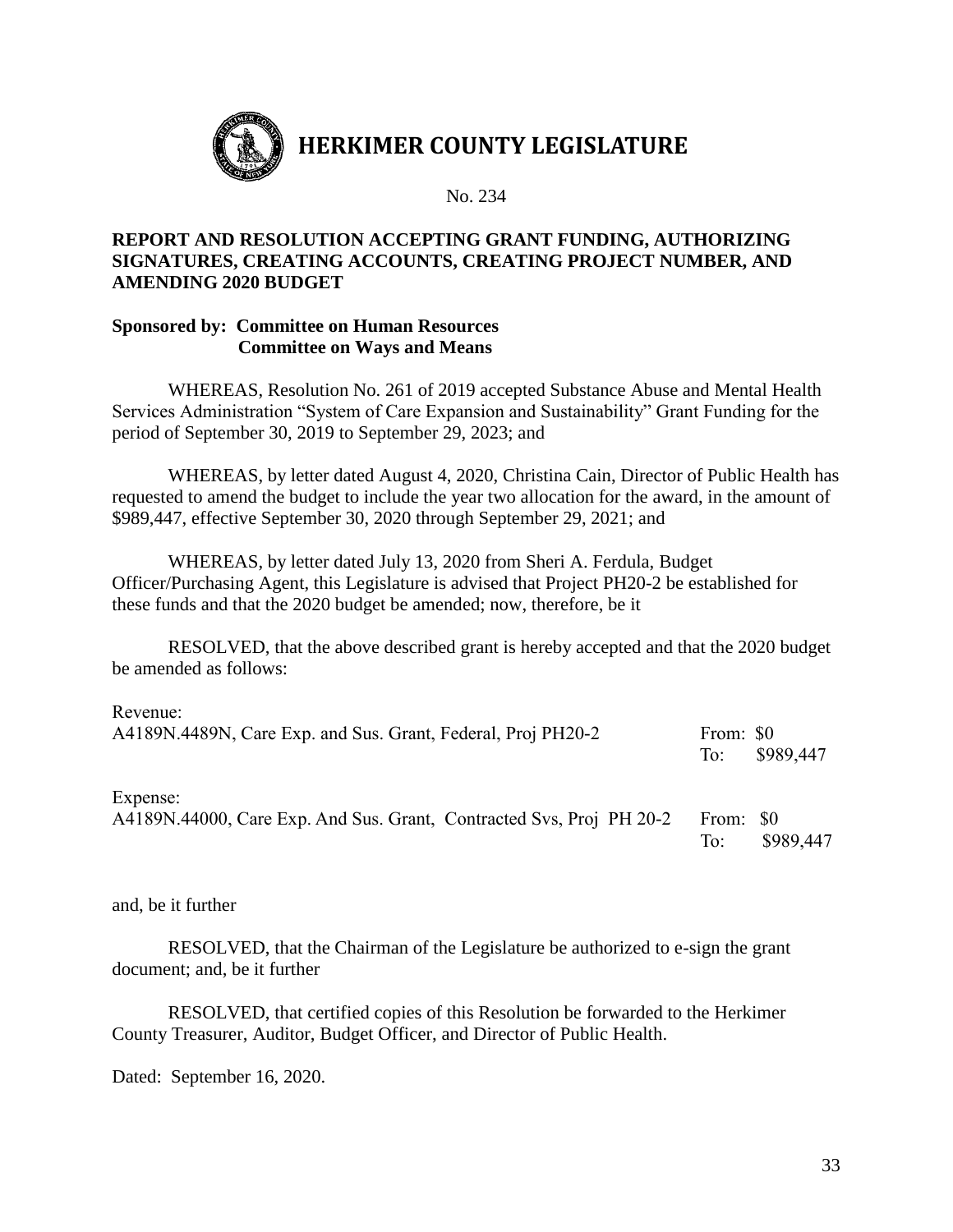

# **HERKIMER COUNTY LEGISLATURE**

No. 235

## **REPORT AND RESOLUTION ACCEPTING FUNDING, AMENDING BUDGET, AND CREATING PROJECT IN CONNECTION WITH COVID-19**

## **Sponsored by: Committee on Human Resources Committee on Ways and Means**

WHEREAS, by letter dated August 4, 2020 from Christina Cain, Director of Public Health, this Legislature is advised that the Herkimer County Public Health Department will be receiving funding from the Health Research Inc./New York State Department of Health for enhanced detection, surveillance and prevention of COVID-19 for a two year period beginning July 1, 2020 through June 30, 2022, in the amount of \$254,543; and

WHEREAS, by letter dated August 13, 2020 from Sheri Ferdula, Budget Officer/Purchasing Agent, this Legislature is advised that the 2020 budget will need to be amended to allow for use of these funds as well as the creation of a project; now, therefore, be it

RESOLVED, that the 2020 Herkimer County Budget is hereby amended in the amounts listed:

#### **Revenue:**

| A4188.4403, Bioterrorism, Federal, COVID-2          | From: \$0<br>To: | \$254,543    |
|-----------------------------------------------------|------------------|--------------|
| <b>Expenses:</b>                                    |                  |              |
| A4188.10000-001, Bioterrorism, Salaries, COVID-2    | From: \$0        |              |
|                                                     | To:              | \$166,008    |
| A4188.10000-002, Bioterrorism, Overtime, COVID-2    | From: \$0        |              |
|                                                     |                  | To: \$50,000 |
| A4188.41000, Bioterrorism, Supplies, COVID-2        | From: \$0        |              |
|                                                     | To:              | \$5,785      |
| A4188.42100-295, Bioterrorism, Cell Phones, COVID-2 | From: \$0        |              |
|                                                     | To:              | \$750        |
| A4188.46100, Bioterrorism, Mileage, COVID-2         | From: \$0        |              |
|                                                     | To:              | \$2,000      |
| A4188.81000, Bioterrorism, Retirement, COVID-2      | From:            | \$0          |
|                                                     | To:              | \$10,000     |
| A4188.86000, Bioterrorism, Health Ins., COVID-2     | From:            | \$0          |
|                                                     | To:              | \$20,000     |
| and, be it further                                  |                  |              |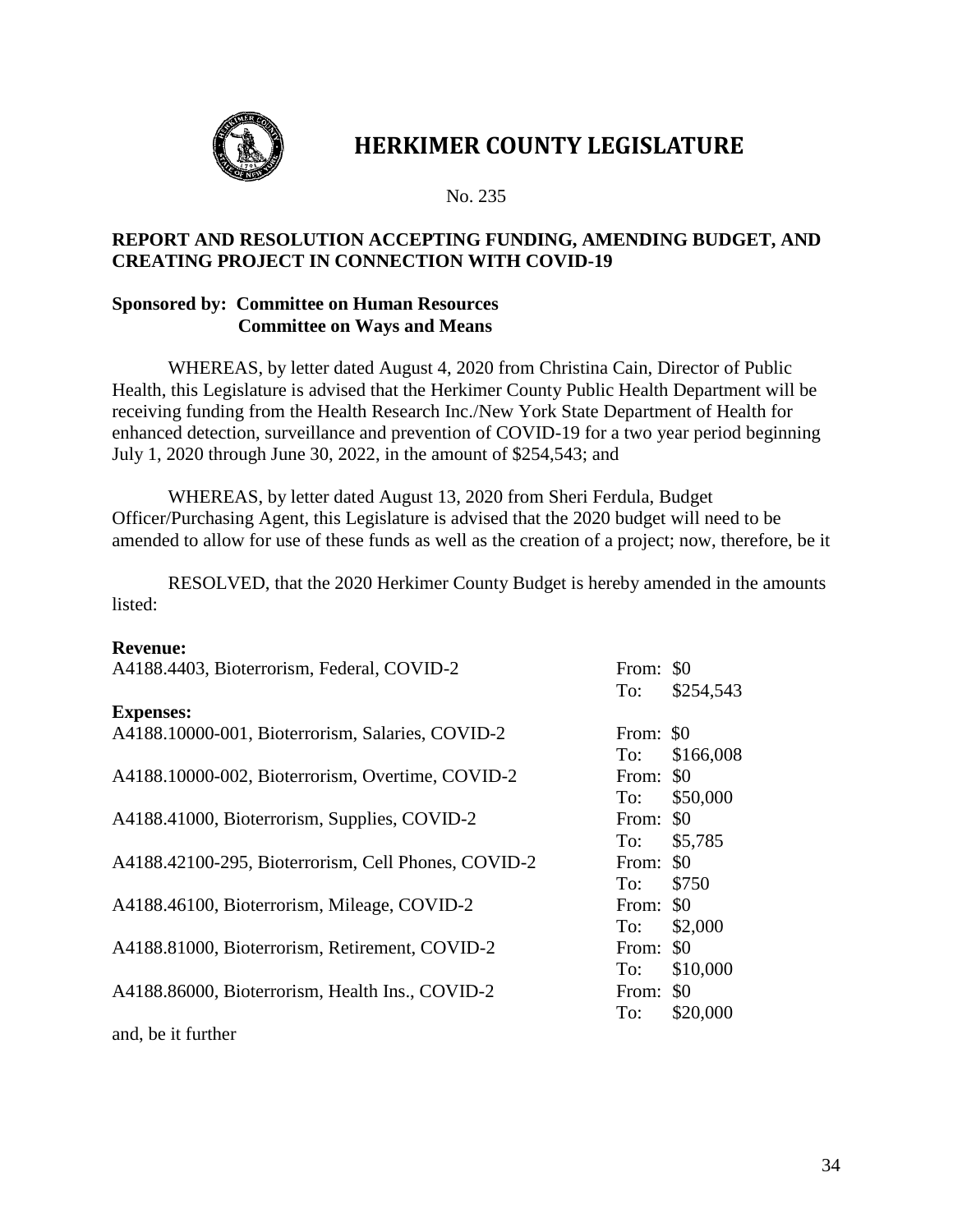# Page II

RESOLVED, that the Chairman of the Legislature be authorized to sign all documents relating to additional funding; and, be it further

RESOLVED, that certified copies of this Resolution be forwarded to the Herkimer County Treasurer, Auditor, Budget Officer, and Director of Public Health.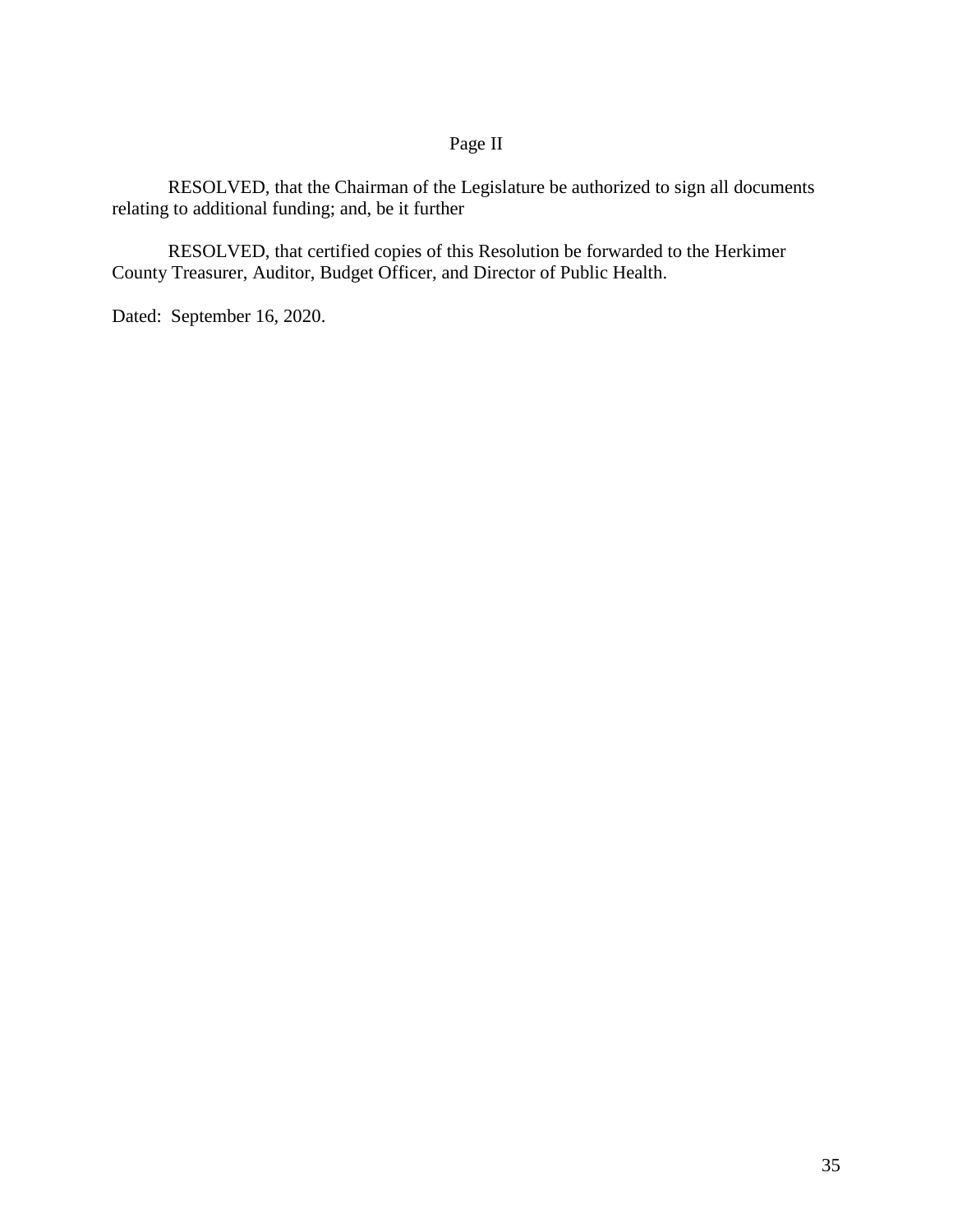

## **RESOLUTION AUTHORIZING SUBMISSION OF A GRANT APPLICATION TO THE NEW YORK STATE OFFICE OF COMMUNITY RENEWAL FOR THE HPK INDUSTRIES PROJECT**

## **Sponsored by: Committee on County Planning & Development Committee on Ways and Means**

WHEREAS, the Herkimer County Industrial Development Agency (the "IDA") has requested that the County apply for economic development assistance to the New York State Office of Community Renewal (OCR); and

WHEREAS, the project is for HPK Industries for a total of \$450,000, consisting of \$434,000 for working capital, \$8,000 for administration, and \$8,000 for program delivery; and

WHEREAS, the County held a public hearing on September 16, 2020 on the proposed application and project; now, therefore be it

RESOLVED, that the Chairman is hereby authorized to submit a grant application on behalf of the County in an amount of \$450,000 to the OCR for the above described project; and, be it further

RESOLVED, that the Chairman is hereby authorized to execute a grant agreement between the County and the OCR and all related documents associated with the OCR grant, including entering into a grant agreement with the IDA for the implementation of the Project and administration of the OCR grant, all such documents to be subject to review and approval by the County Attorney; and, be it further

RESOLVED, that a certified copy of this Resolution be forwarded to the Executive Director of the Herkimer County Industrial Development Agency.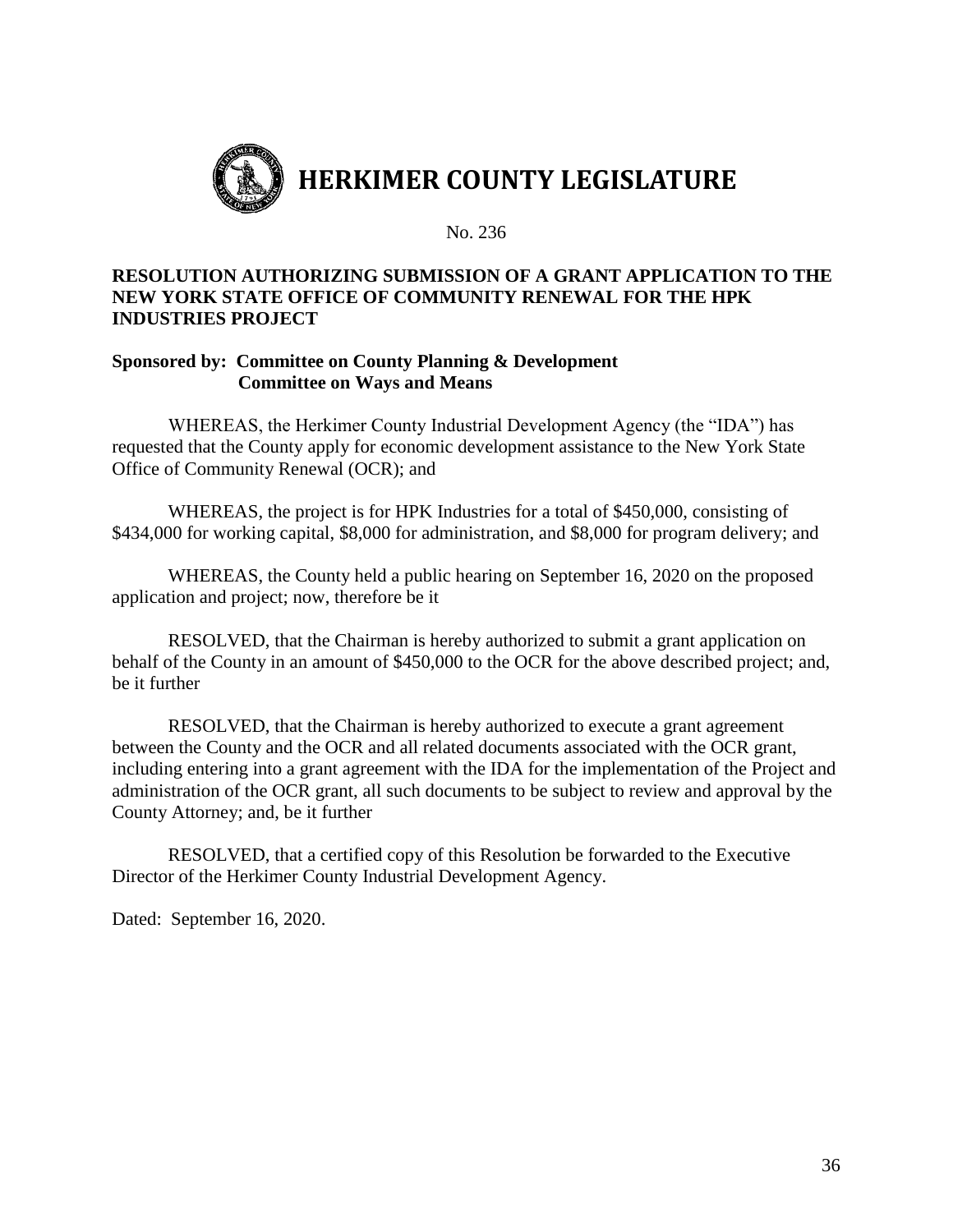

#### **REPORT AND RESOLUTION APPROVING AGREEMENTS BETWEEN HERKIMER COUNTY AND HERKIMER COUNTY COMMUNITY COLLEGE WITH HERKIMER SOLAR, LLC FOR THE PURCHASE OF SOLAR ENERGY CREDITS**

#### **Sponsored by: Committee on County Properties Committee on Ways & Means**

WHEREAS, Resolution No. 177 of 2019 authorized the solicitation of bids by Herkimer County for the purchase of solar energy credits to optimize savings on utility bills; and

WHEREAS, in accordance with General Municipal Law, bids were solicited for the purchase of solar energy credits through the installation of, or connection to an existing solar photovoltaic system, owned or leased by bidders to provide remote net metering to Herkimer County ["the County"] and Herkimer County Community College [hereafter "the College"]; and

WHEREAS, independent energy consultant, Mark Ruhnke, P.E., C.E.M. of Eisenbach & Ruhnke Engineering, P.C., 291 Genesee Street, Utica, New York 13501 was retained by the County and the College to review and analyze proposals submitted; and

WHEREAS, on October 2, 2019, after a review of proposal analysis completed by consultant, Mark Ruhnke, the County Properties and Ways and Means committees recommended that the bid be awarded to WMR Services, LLC/DynaSolar DevCo, LLC, 321 South Main Street, #110, Sebastopol, California 95472 for the purchase of solar energy credits by the County and the College through installation of a solar system in Herkimer County to be owned and operated by Herkimer Solar, LLC, 5 Oxford Road, New Hartford, New York 13413; and

WHEREAS, after negotiations, WMR Services, LLC/DynaSolar DevCo, LLC, or its approved and permitted System Lenders by assignment will contract to sell energy credits through Herkimer Solar, LLC, to Herkimer County and the College at a discount rate of 16% with a minimum base payment of 5 cents per kWh, with an annual escalation rate of 1.25% and with a twenty (20) year term, with a renewal provision at a site within Herkimer County; and

WHEREAS, pursuant to the developer's proposal, WMR Services, LLC/DynaSolar DevCo, LLC and Herkimer Solar, LLC will be responsible to obtain all necessary permits, interconnection agreements and complete the State Environmental Quality Review Act review process; and

WHEREAS, Herkimer County and Herkimer County Community College will execute separate VDER Value Stack Credit Sales Agreements with Herkimer Solar, LLC for purchase of VDER Value Stack Credits; and

WHEREAS, Herkimer County will purchase VDER Value Stack Credits generated by a 1.357 dc MW photovoltaic solar generation system owned by Herkimer Solar, LLC; and